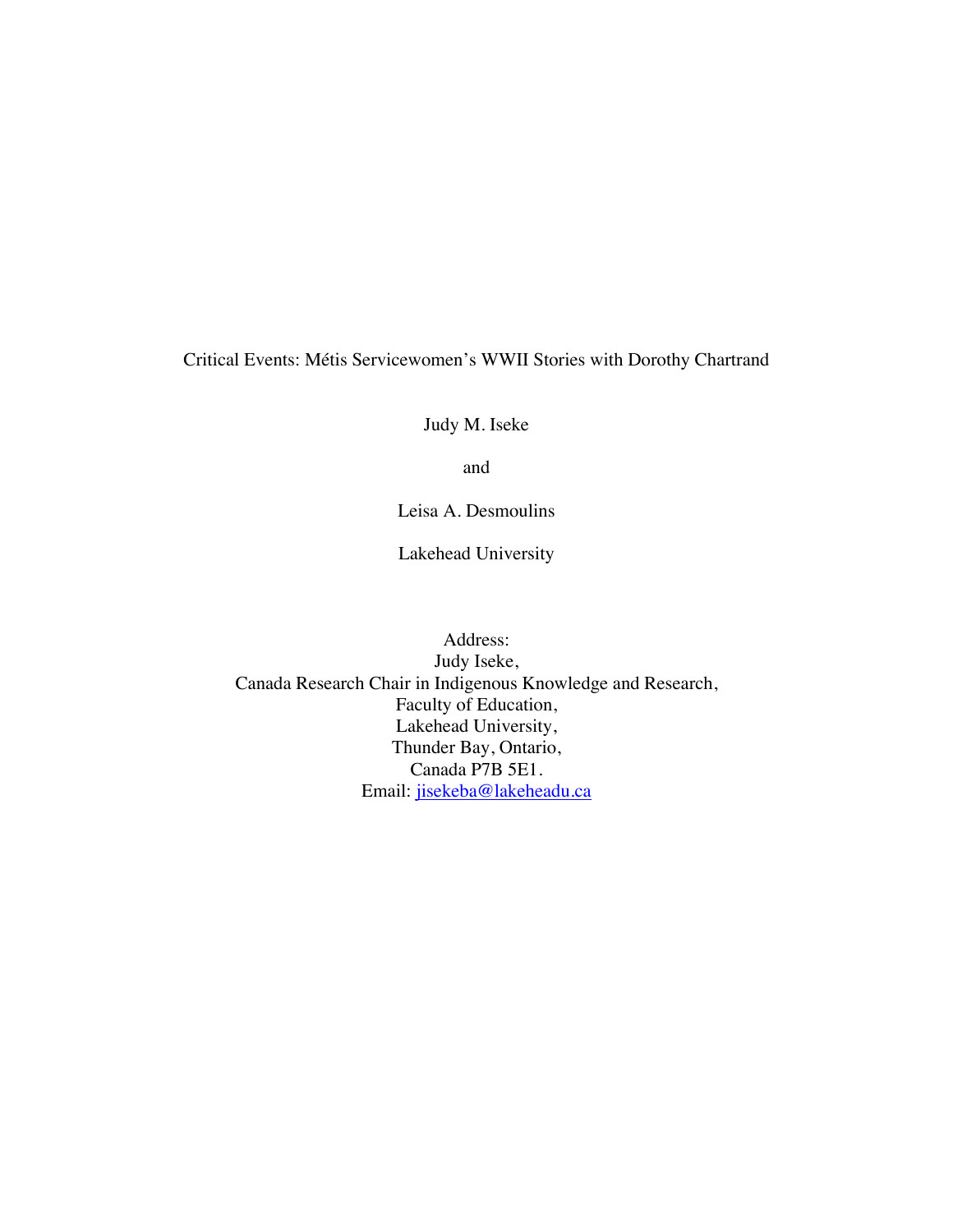## **Abstract**

Stories of Indigenous women's experiences in the Armed Forces during wartime were critical events in the lives of women in service to their country (Campbell, 1990; Poulin, 2006; 2007a, 2007b) but little is often recorded about their experiences particularly during World War II (WWII). Dorothy Chartrand, as part of an Indigenous Storytelling project, documented her experiences as a member of the Canadian Women's Army Corp in WWII. Dorothy's stories are shared from portions of two recently completed documentary films (Iseke, 2010a, 2010b) and additional recordings of her experiences (see Iseke-Barnes, 2009). Dorothy's stories aid in understanding motivation to enlist in voluntary public service, experiences entering the service, armed forces relocation practices and effects on servicewomen in WWII, women putting their lives at risk, marriage during wartime service, and the impact of and upon servicewomen and their families during armed combat. Conclusions suggest that wartime experiences shaped lives and were critical events in the lives of Indigenous women.

## Acknowledgements:

This research was supported by grants from the Social Sciences and Humanities Research Council (SSHRC), Canada Research Chairs Program, Canadian Foundation for Innovation Grant.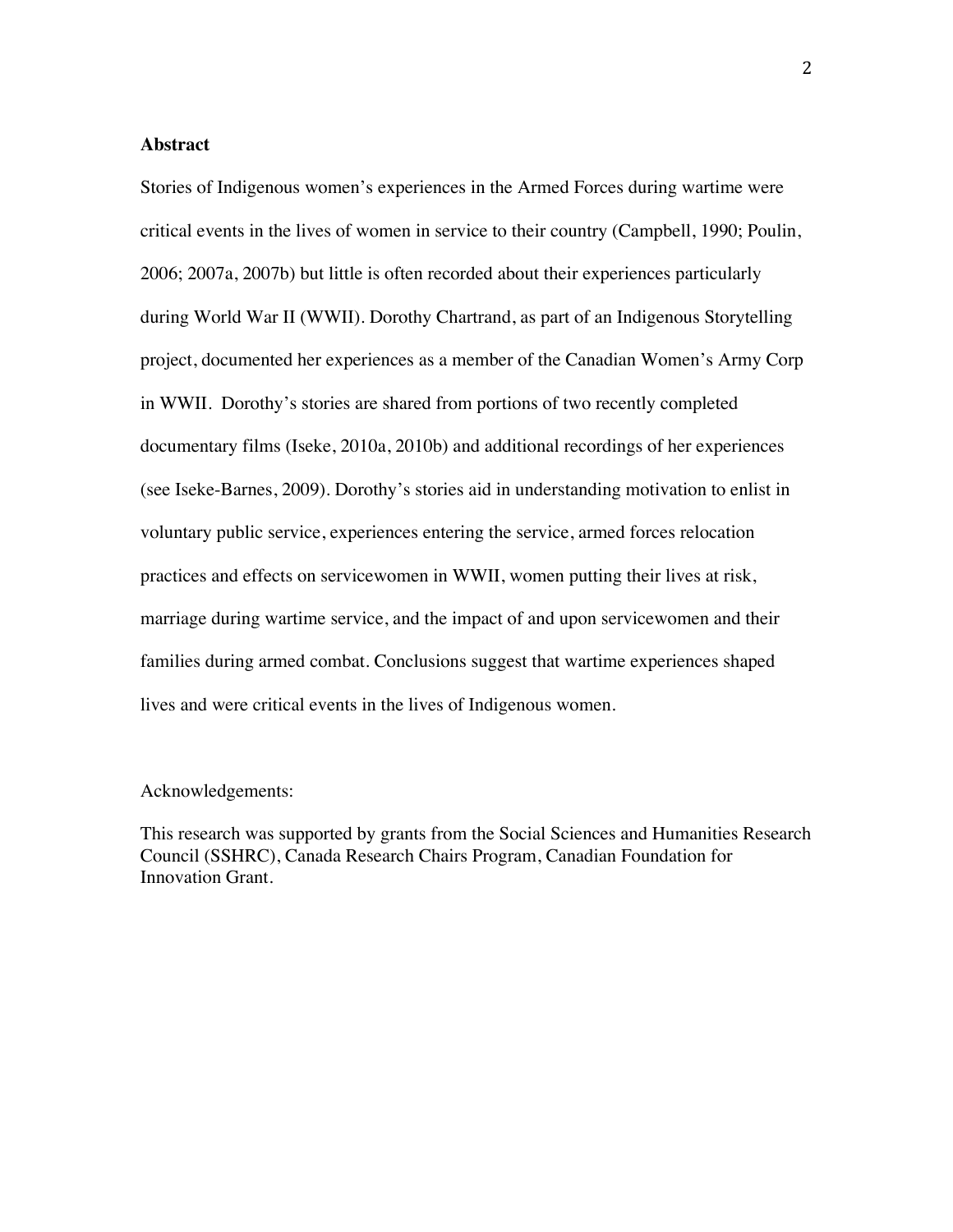Telling stories, in both oral traditions and written texts, is a practice in Indigenous cultures which has sustained communities and which validates the experiences of Indigenous peoples and epistemologies. This article examines stories and histories shared by Métis grandmother Dorothy Chartrand about her World War II experiences as a servicewoman and the relationships of her stories to the stories of other Métis servicewomen, Indigenous servicewomen and broader women's experiences during wartime. The analysis focuses on issues of identity, complicating the invisibility of servicewomen's stories and experiences of racial and gender discrimination, understanding women's motivations to enlist, women in combat situations, marrying while in active service, and the impacts upon Indigenous womens' lives. The research contributes both to advancing knowledge about the history/herstory of Indigenous women in Canada's participation in WWII, and to research in the fields of Canadian and global Indigenous studies.

This need for women's stories reflects the needs of Métis peoples to hear a more complete account of the lives of Métis peoples, including stories about the lives of Cree and Métis grandmothers who are the foundation of communities. We need these stories if we as Métis peoples are to understand fully ourselves, our culture, and our histories within the cultural, social, and economic history of Métis communities. We especially need these stories if we are to understand Métis women's roles and responsibilities that are less well understood than those of male historical figures. (Iseke-Barnes, 2009, p. 70).

Iseke's article (Iseke-Barnes, 2009) about Dorothy Chartrand's role as a community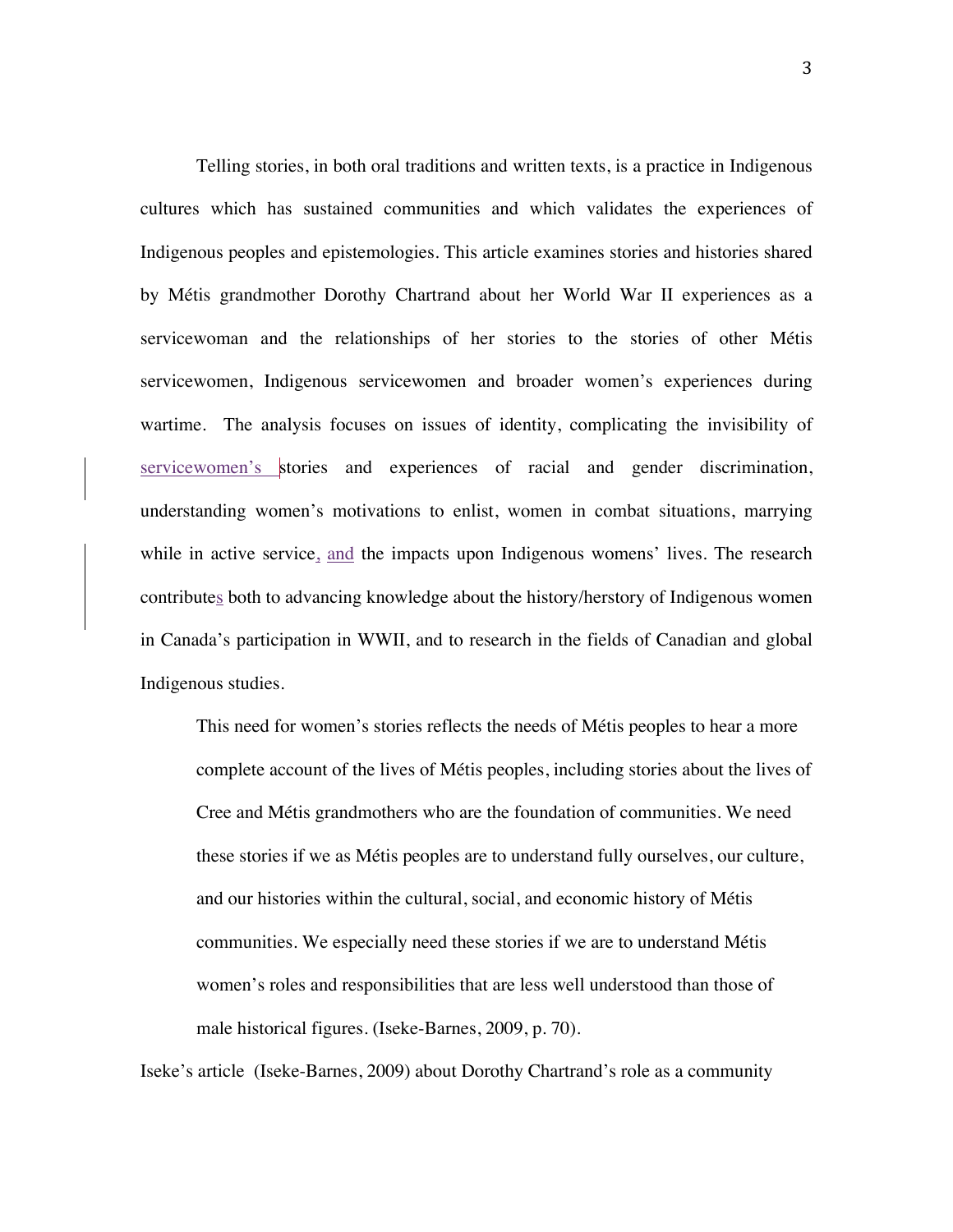historian, geneologist, and community educator, reflects a tradition of family and community histories and biographies (Devine, 2004; Lischke & McNabb, 2007; Tough & McGregor, 2007). Representations of Indigenous women in historical documentation and in literature, particularly during the period of 1939-1945, often reflect mainstream portrayals rather than the reflections and representations of these women themselves. Researchers of history find a widely varied documentary record at times rich with records but often limited by scant records and limited sources whether considering popular discourses, academic literature, or media (Iseke-Barnes, 2005; 2009; Ray, 1982; Hourie, 1996; Fooks, 2003; Murphy, 2003; Devine, 2004; Van Kirk, 1980).

In a review of literature about Indigenous peoples participation in world wars, Lackenbauer and Sheffield (2007) cite the extant studies that have investigated the roles and experiences of Indigenous women in Canada during WWII (Advancement of Aboriginal Women in Alberta, n.d.; Poulin, 2006; 2007a; 2007b). They propose the need for research studies of Indigenous women and men beyond the stereotypic studies of the 'forgotten soldier' and issues of discrimination including research from regional and local perspectives to show the diversity of Indigenous peoples, the significance of WWII to Indigenous peoples and their contributions within the war effort. They document the need for more biographies telling the stories of Indigenous veterans (see also Sheffield, 2004; Stevenson, 1996; Summerby, 1993) and research on the role of Indigenous women (see also Poulin, 2007b). Specifically, there is a need for academic attention to "the role of Aboriginal women during the war years, from paid work to participation in voluntary organizations …including reasons for voluntary enlistment" (Lackenbauer & Sheffield, 2007, p. 225). This article directly responds to this call for documenting the significant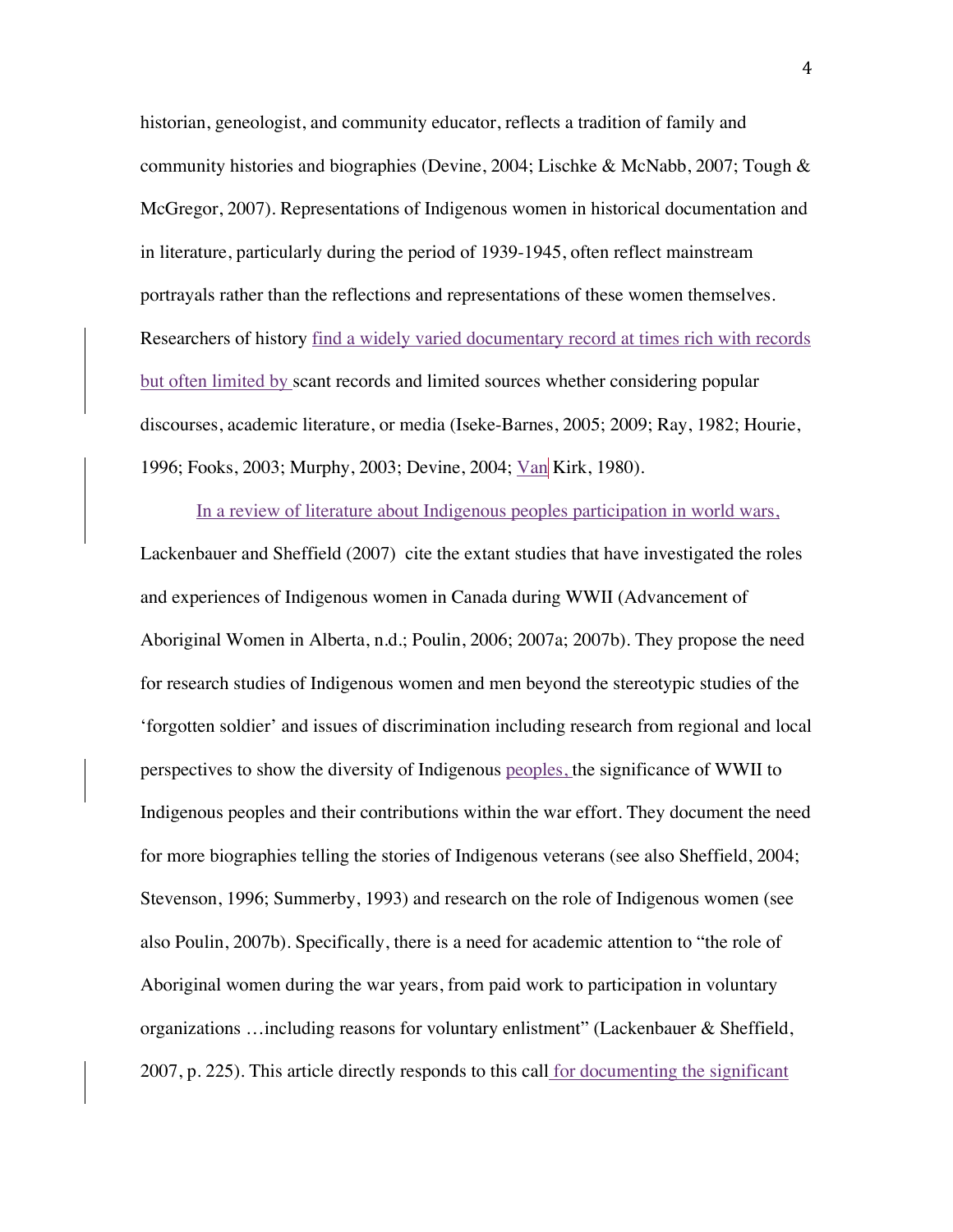roles of Aboriginal women in wartime that often changed their lives and the direction and focus of the lives of their families. These important public roles they undertook need to be documented before their stories are lost.

When Métis and other Indigenous women's lives are discussed their lives are often expressed through the biased assumptions and stereotypic representations reflected in European and Canadian representations of Métis lives (McManus, 2006). Racist assumptions and ideologies produce a discourse in which Métis women are less important than white women, which structures Métis women's experiences, and organizes social norms that inhibit their opportunities and the telling and listening to their stories and experiences (McManus, 2006 drawing on Frankenberg, 1993). Devine (2004), in discussing historical representations of Indigenous peoples further warns "uncritical acceptance of these descriptions has served to reinforce and entrench these stereotypes in the literature where they have persisted to the present day" ( $p. 2$  cited in Iseke-Barnes, 2009, p. 72).

Métis scholar, Maria Campbell (1973) describes lessons from her grandmother to see the beauty of life but also hard lessons about living as a Métis child and woman. Her "grandmother's teachings about oppression and its operation in the lives of Métis" in which she described the role of government to take away "your pride, your dignity, [and] all the things that make you a living soul. When they are sure they have everything, they give you a blanket to cover your shame" (p. 159 cited in Iseke-Barnes, 2009, p. 75). Campbell describes realizing that she had come to wear a blanket but did not know how nor when this had happened and did not know how to throw it away.

Throwing off the colonial blankets requires disrupting oppression and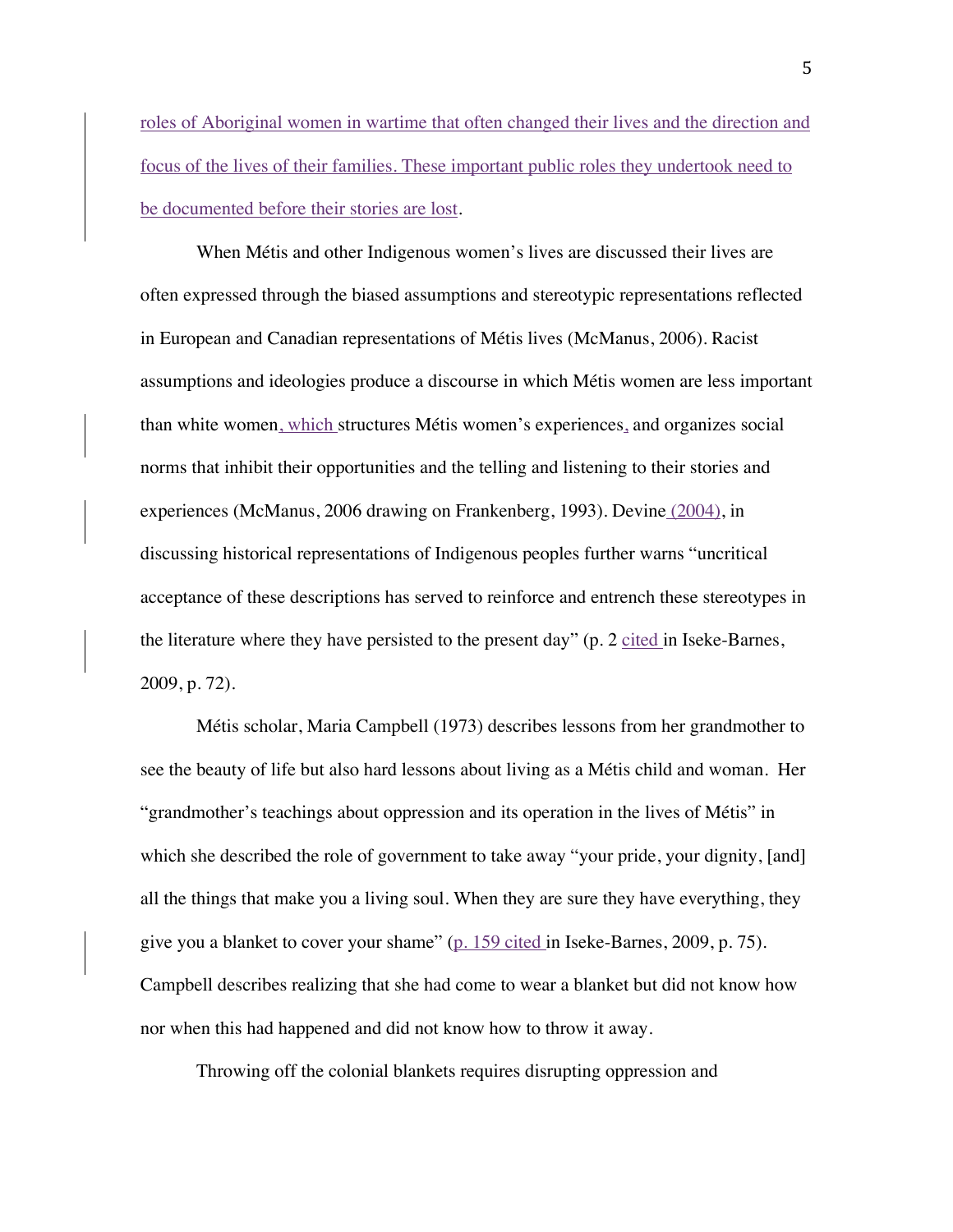understanding ourselves as Métis people, and finding ways to take pride in who we are. It means returning to a state of dignity and bolstering our soul as Indigenous peoples. (Iseke-Barnes, 2009, p. 76).

And as Rose Auger, a Cree Elder from Alberta suggests, we "must stop and remember, remember the loving power of their grandmothers and mothers" (Auger in Iseke-Barnes, 2009, p. 76).

In storytelling we acknowledge the lives, histories and communities of Métis women and grandmothers (Anderson, 2000; Iseke, 2010a, 2010b, 2011; Iseke-Barnes, 2009; Iseke & Desmoulins, 2011; Iseke & Moore, 2011). As Mary Anne Lanigan (1998), Métis educator from Saskatchewan, explains, stories are about connecting essential ideas across generations and requires that the listener interpret meanings and ideas and expand their listening and interpretive thinking so they can view issues from different angles. Further, stories in oral accounts record historical events of Indigenous peoples and weave meanings of life into everyday stories (Kovach, 2009; Byrne & Fouillard, 2000; Smith, 1999) so that the next generation can learn from the stories and take pride in being Métis and express confidence in who they/we are (Ahenakew, 1973). Campbell (1990) suggests in non-standard English "An dah stories you know dats day bes treasure of all to leave your family. Everyting else on dis eart he gets los or wore out. But dah stories dey las forever"(p. 144).

A storytelling research approach recognizes the power of stories and that research is about relationships (Kovach, 2009; Smith, 1999). In this storytelling research the participants are collaborators who share in the development of new storylines (Bishop, 1996). Sharing oral stories in written texts is complex and requires both attention to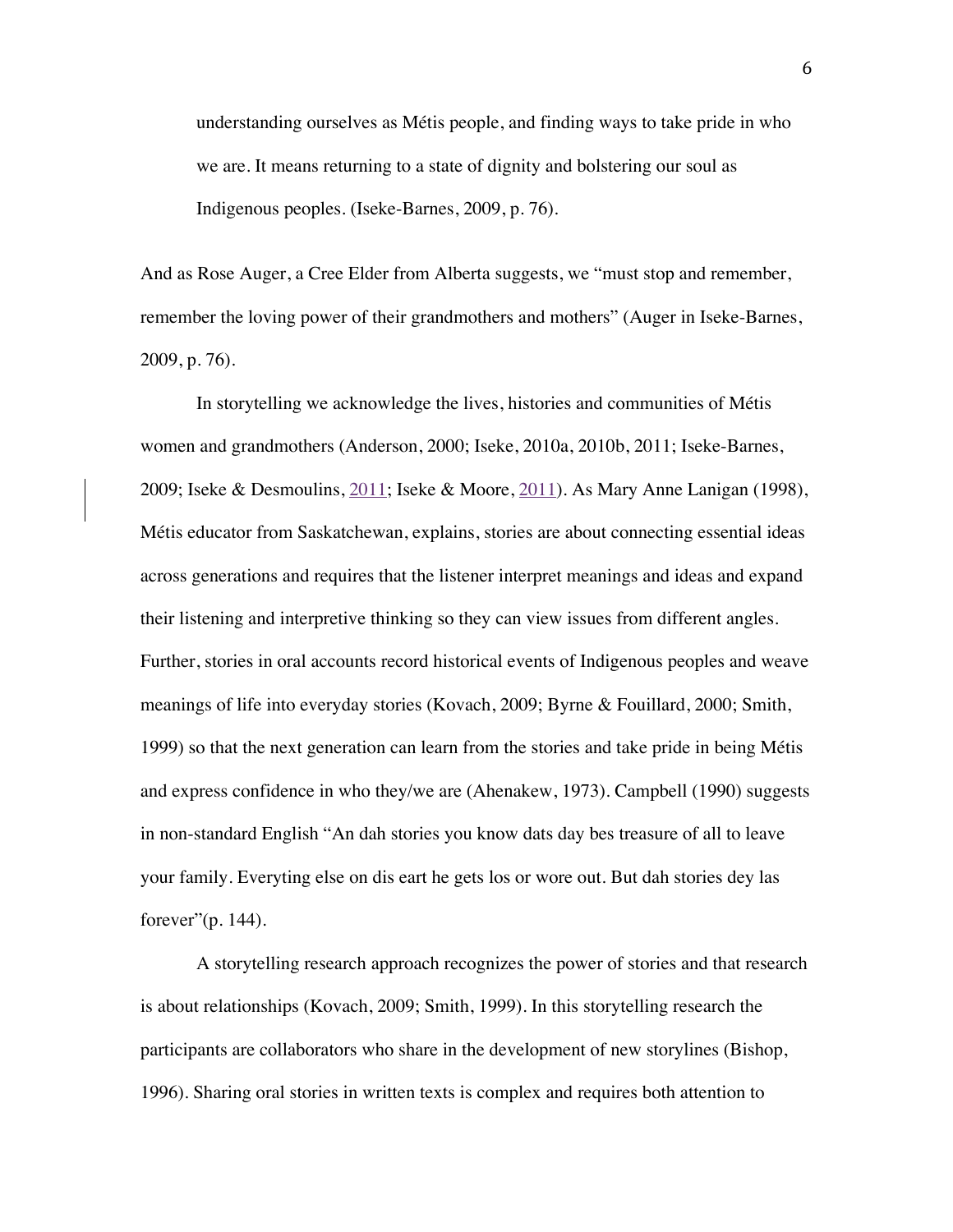analytic style and focus on the narrative style and experiences as well as understandings of ways stories express relationships (Anderson, 2000; Brant, 1994; Stevenson, 1999; Wilson, 2008). Indigenous peoples' experiences are often expressed in stories to complement the oral communication style and reflect the dialogic nature of Indigenous communications (Tupuola, 1994; Iseke, 2011). This research is expressed in a narrative style in respecting Indigenous knowledge, story, and experiences.

#### **Introducing the Researchers and the Storytelling Research Program**

I am a Métis woman, researcher, educator, and filmmaker of Métis and N'hiawuk heritage along with European ancestry. I am from St. Albert, Alberta, Canada and a descendent of the Bellerose and Beaudry Métis families that are said to have founded this community although this community is located on lands that have been travelled and inhabited by Indigenous ancestors for millennia.

My research program involves working with Métis Elders from various communities in Canada focusing on Indigenous storytelling. Elders share their stories and expertise through collaborative dialogues. The Elders have given me the responsibility to edit their words and ideas and to share the edited texts back with them, working in a collaborative dialogue towards a series of films, papers, chapters, and books that can be shared with the community and more broadly Iseke, 2011, p. 312-313).

A large research program has many researchers. A research associate who has spent many hours working with these research texts and thinking through the implications of the storytelling approach and research process is Leisa Desmoulins, a recent PhD graduate from Lakehead University where she and Iseke have worked closely in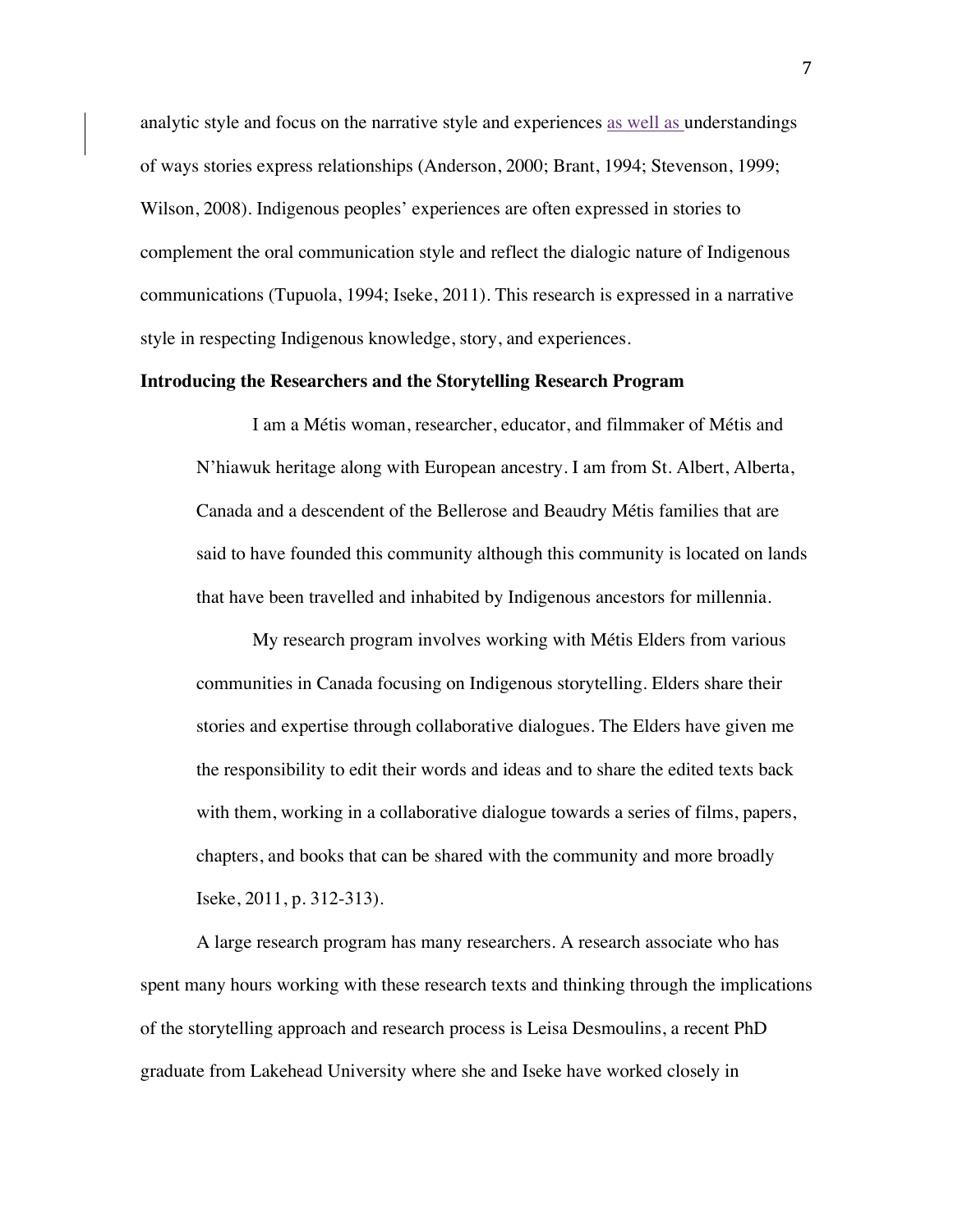developing research stories about Métis women (Iseke & Desmoulins, under review). Desmoulin's work focuses on urban community-based research with Indigenous communities and schools. Iseke, as a Canada Research Chair in Indigenous Knowledge and Research, Lakehead University, has led a large research team in the development of films and scholarly publications that focus on Indigenous storytelling (Iseke  $\&$  Brennus,

2011; Iseke & Moore, in press; Iseke, 2011; Iseke, 2010). Iseke reflects upon

The film project on which this article is based was developed first to help my own children understand their heritage as Métis people. I know that there are many young people who need to know the stories of their ancestors and communities, and film is one way to reach them through home, community, and school viewing of stories. These stories also counter the silencing of Métis history that has occurred in mainstream society and educational practices (Iseke, 2009) and provide access to Métis stories and histories that will help our children and members of our Nation be proud of who we are. "The state of our nation[s] thus depends on how we rectify the injustices to our children of the past and how we ensure the well-being of the children of the present and future" (Lawrence & Anderson, 2005, p. 6).

One of my five films entitled *Grandmothers of the Métis Nation* (Iseke, 2010a) explores three Métis grandmothers and their respective roles in their communities as historians, leaders, educators, and healers. The intention is not simply to tell the stories of their work as mothers and grandmothers but to explore the larger public roles and responsibilities that they have undertaken. Each grandmother has a particular set of skills and gifts that she shares in the world.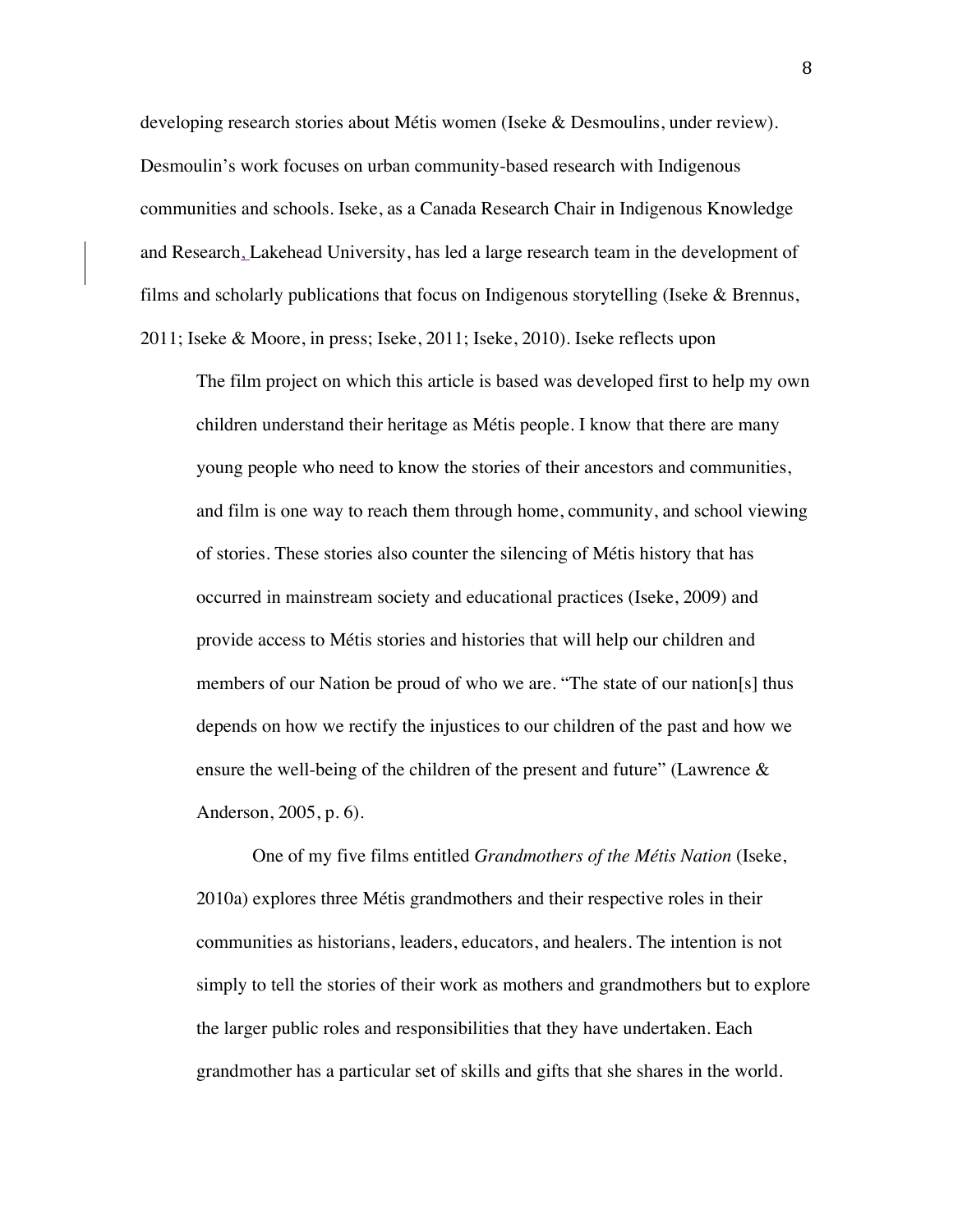(Iseke, 2011, p. 313).

Dorothy Chartrand is the first grandmother I worked with because she is my great aunt, the youngest sister of my grandmother, as well as a recognized community historian in our community of St. Albert, Alberta, Canada.

### **Structure of the Article**

We begin the next section of the article by sharing the research process. This is followed by introducing Dorothy and how she came to enlist. Then we discuss the context of military service for women in WWII followed by ad discussion of Dorothy's motivation to enlist as contextualized within the literature on women's enlistment. We then discuss Dorothy's initial WWII experiences in training and early work. Dorothy's experiences upon entering the male-dominated military workforce are next described followed by a discussion of her relation in within the context of military service. Next we discuss Dorothy's experiences during bombings in London positioned within a broader discussion of women in combat. Dorothy's story of marriage during WWII is next explored within the literature on service and marriage during wartime, followed by a discussion of the impact of women's active duty on families including Dorothy's. We synthesize our understandings in a discussion section followed by a conclusions section documenting that Indigenous women's stories address a more complex understanding of the roles, responsibilities, and experiences of Métis servicewomen's military participation.

## **Beginning the Métis Storytelling Research with Dorothy Chartrand**

In the winter of 2004 I contacted Dorothy Chartrand. I knew from family stories that she had been researching our family for more than 25 years and had done extensive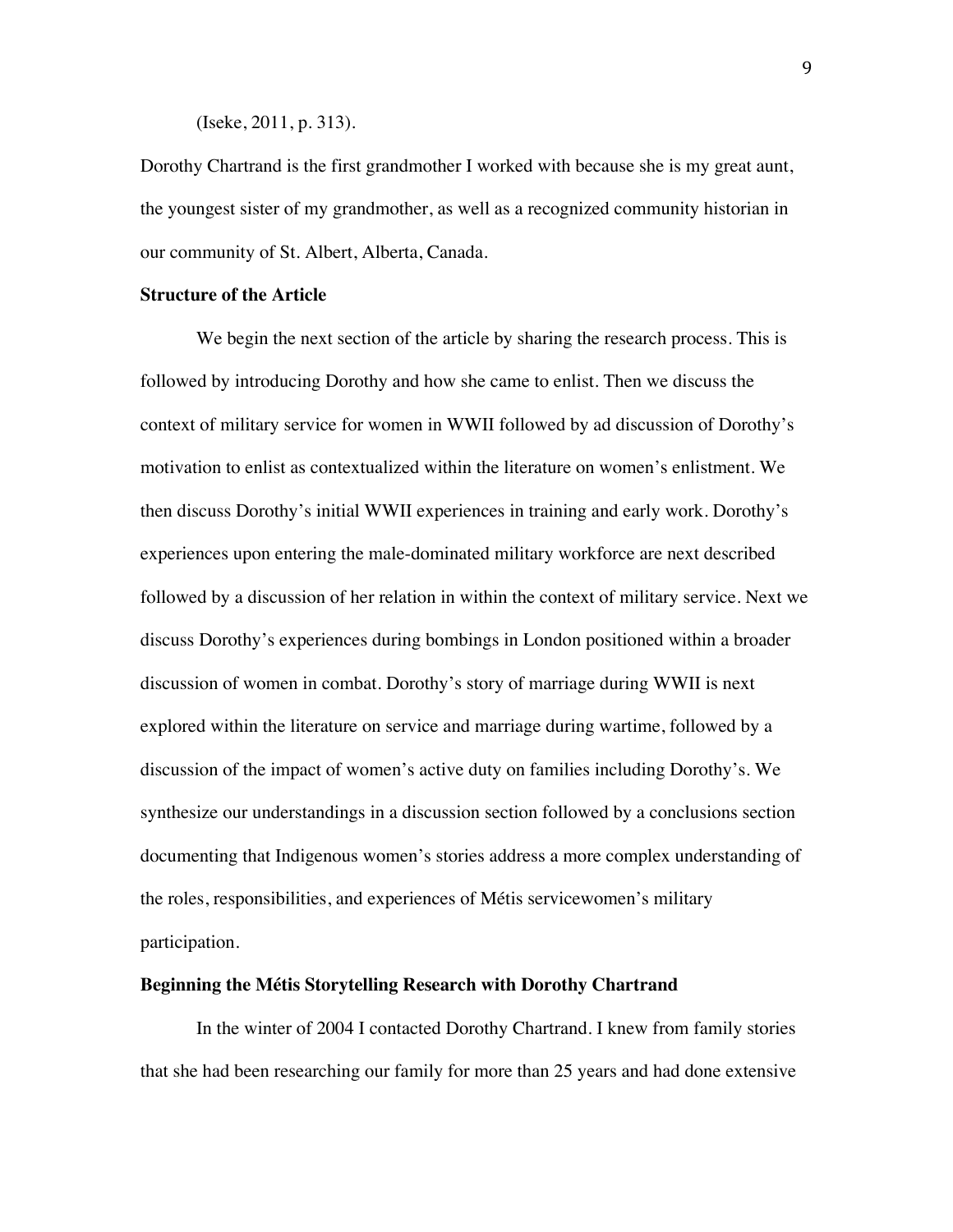genealogical and historical research about the family, our extended family, and the history of our many Métis communities stretching from what would later become Quebec Manitoba, Saskatchewan, and Alberta. I knew that Dorothy had been involved in writing the history of the community of St. Albert, Alberta, in a town history book and that she knew a large amount of history of the family and community. But Dorothy was now in her 80's and I wanted to get some of her knowledge recorded and written down as one never knows how long there is to do this research. As Dorothy told me "once you're 80 all the remaining years are like gravy." So I took a simple tape recorder to her home and she began to tell me about her research, her family, our community, and the history she understood. She showed me a filing cabinet full of photocopies and copious notes taken from primary documents from archives and records from Church and state records as well as from the Hudson's Bay Company. We spent a week together in which she shared for about six hours each day about the history she knew.

She had a series of photo albums she used as references and with each picture she could tell a complete story of the history, the times, and the person in the photo. Each album she had organized by the generations, starting with great-great grandfather and great-great grandmother and then on subsequent pages the names, photos (where available) and dates for each person. As she flipped the pages she told me stories. Later she opened up her war story album and recounted her war story from her life as a young person finding work, to taking up a role as a volunteer and finally to enlisting and her wartime experiences. I went back in the late fall of 2004 with a script based on her stories and asked her to tell me again some of the stories she had told before but this time with a filmmaker and videographer who set up lights, camera, and high quality audio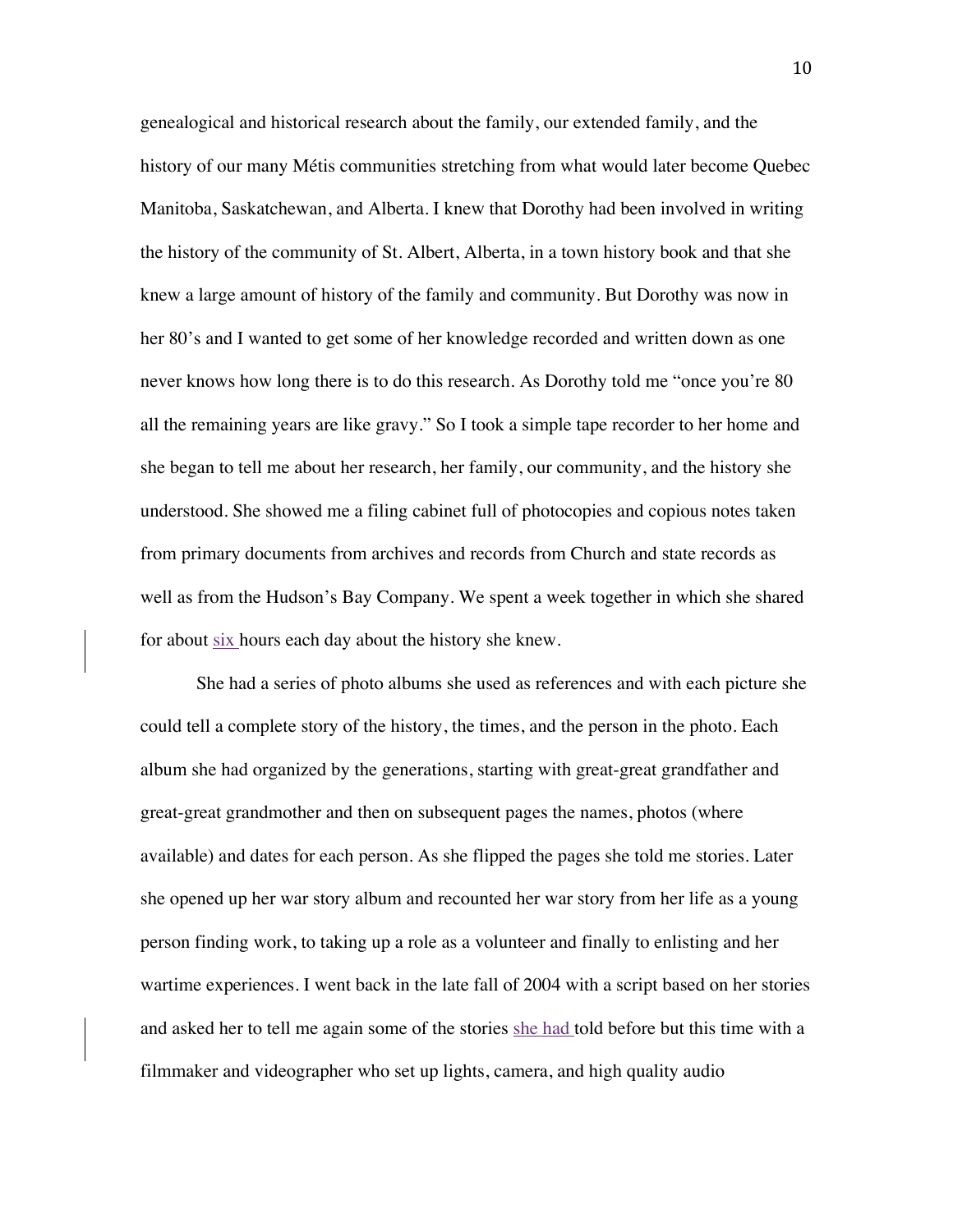recordings. The videographer and I spent four days recording Dorothy in her home as well as in a local museum in which Dorothy's war uniform and artifacts as well as family artifacts were located. Following these recording sessions, the videographer and I went to Dorothy's family farm and recorded video of scenes from the farm. Supplementary video was recorded at Fort Edmonton, Fort William Historical Park, and Pioneer Village (Thunder Bay). The original video footage of Dorothy was edited into two films 1) *A Living History of Métis Families as told by Dorothy Chartrand,* and 2) *Grandmothers of the Métis Nation* (both written by Iseke). During the writing process and the production of the films I was in ongoing telephone contact with Dorothy and visited her when I could to share with her what had been produced. In the early parts of the process Dorothy was in good health and able to comprehend what was happening and contribute her opinions and suggestions and to ask questions about the portrayals of the history. In recent years, due to failing health, Dorothy has no longer been able to share her knowledge and expertise and to critique the written work as she once had.

#### **Dorothy Chartrand's Story**

We begin Dorothy Chartrand's (nee Bellerose) story in her hometown of St. Albert where she grew up as the youngest daughter of 13 children. Dorothy left her large family and extended Métis family of Bellerose's in St. Albert, Alberta to complete high school in Colinton, Alberta – the site of a second family farm that Dorothy's father had purchased to provide land for Dorothy's brothers to farm as they became adults. She moved to Edmonton where she finished her post-secondary training – a business course that she took through St. Mary's Commercial High School. She finished her courses and returned home to St. Albert where she helped with the farm and looked for work,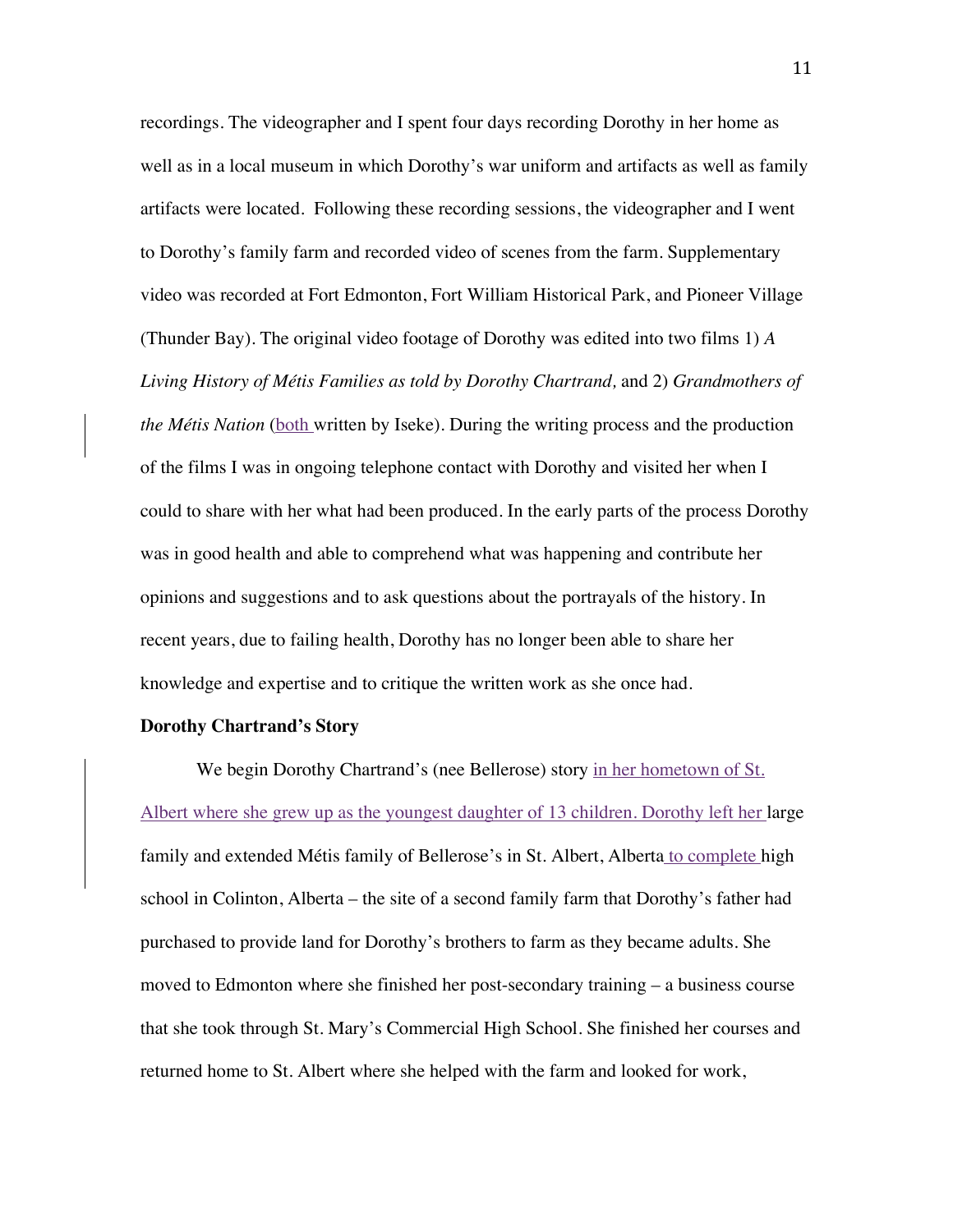applying to a government position in Edmonton. Soon afterwards, she took a competency test for clerical work. A week later she began working as a temporary office clerk on a special project for the Department of Trade and Industry, as the department was then named. When her contract finished, she moved to a position in the Department of Labour. She began as a typist. Eventually she was promoted to the Bookkeeping unit, where she worked during 1939 when the war broke out until she left Edmonton for her basic training when the armed forces began accepting women in 1940.

In 1940, while working for the Department of Labour, Dorothy joined a group of women colleagues who would practice drills and marching in their leisure time and had military-like uniforms. These women were preparing themselves to serve in the army if the chance arose for women to enlist. Within this preparation for service, Dorothy was involved with a group focused on communications where an instructor from the military taught them useful skills such as Morse code, and communicating with flags and lights. Along with a similar group of women in Calgary, these two reservist groups later comprised the Alberta Women's Service Corps (AWSC). Dorothy shares how she came to enlist in the AWSC:

One day in '41 they [the male instructors training the women] said, "The army is ready to take women into the Forces. How many of you would be able to get away within two weeks?" So by hand--up went the arms--and they said, "We'll be in touch. Leave us your phone number--your present phone number--and we'll get in touch with you. You'll have to go through medicals and you will be into basic training very shortly." So I had my medical Thursday of that week, and the following week on the Wednesday we were headed for Calgary. And that's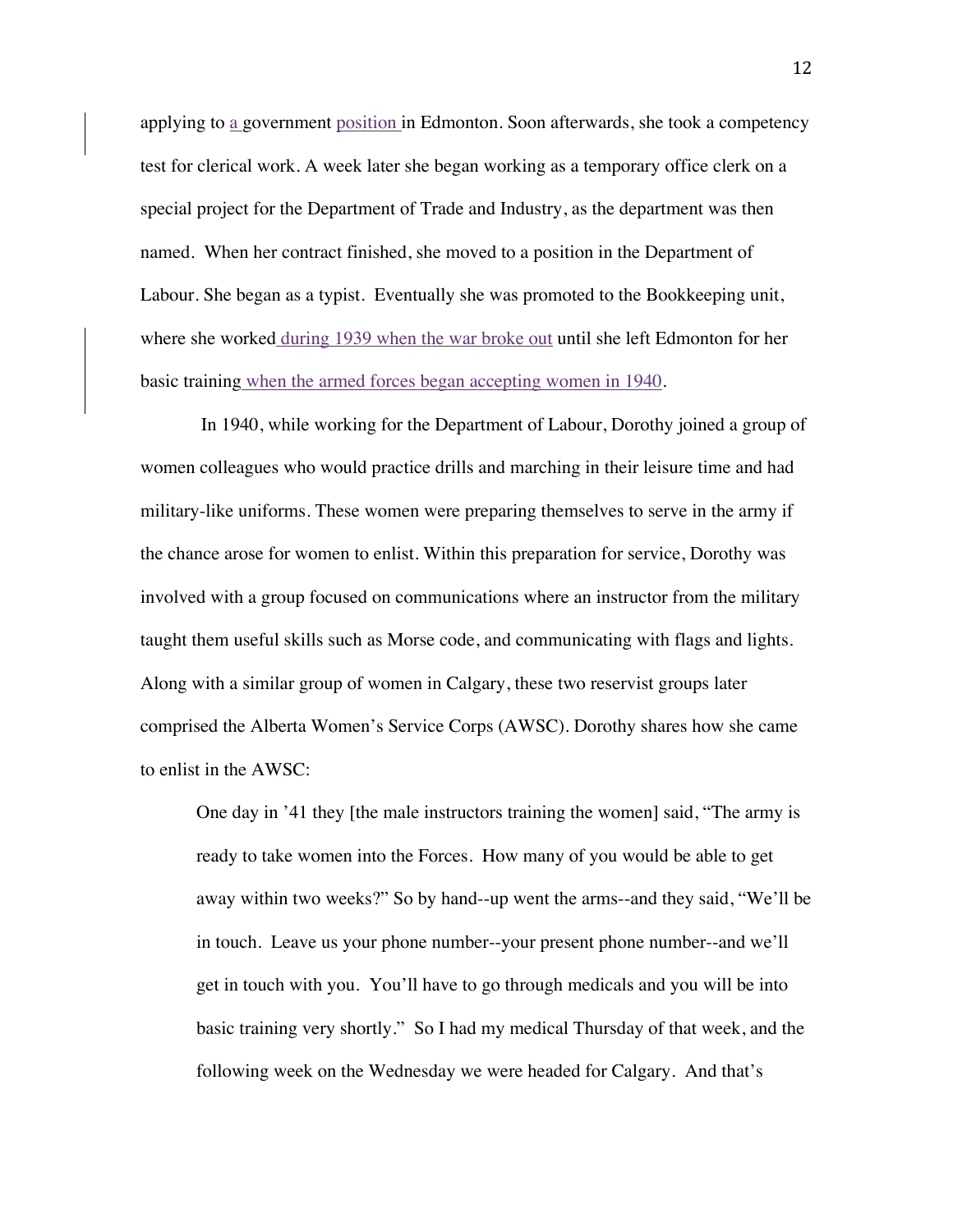where we had our basic training with male instructors, in the Armouries – Mewata Armouries. And we were there for five weeks, I guess. And we learned how to march and all that kind of stuff. We knew some of that already.

Dorothy's work experiences in typing and bookkeeping and her reservist training prepared her to join the Armed Forces and for her later experiences as a servicewoman.

### **Understanding the Context of Military Service for Women in WWII**

In 1941 the federal government formed the Canadian Women's Army Corp (CWAC) and the Royal Canadian Naval Service (Gossage, 2001; Thomas, 1978). These WWII formations propelled many more women like Dorothy into the paid work force and particularly the paid work within the military (Herbert, 1998). Most studies of women's military service in WWII focus on gendered experiences (Campbell, 1990; Dienstfrey, 1988; Gossage, 2001; Herbert, 1998; Pierson, 1986; Saywell, 1985; Thomas, 1978) but two studies of Indigenous women's military service also focus on delayed recruitment, and gendered and racialized experiences in the groundbreaking roles of military duty of WWII (Advancement of Aboriginal women in Alberta, n.d; Poulin, 2006, 2007a, 2007b). Campbell (1990) highlights the breakthrough of women into traditionally male-dominated military work, considering how women's experiences are different from men's and the way their experiences affected their attitudes. Poulin (2006) and the Advancement of Aboriginal Women in Alberta Study (AAWAS) (n.d.) considered Indigenous servicewomen's voices of experiences and participation and build upon Gaffen's (1985) earlier forgotten/invisible soldier thesis to acknowledge Indigenous servicewomen's contributions to WWII. Both Poulin (2006) and AAWAS (n.d.) used oral history methods via interviews, similar to those used with Dorothy in this study. Poulin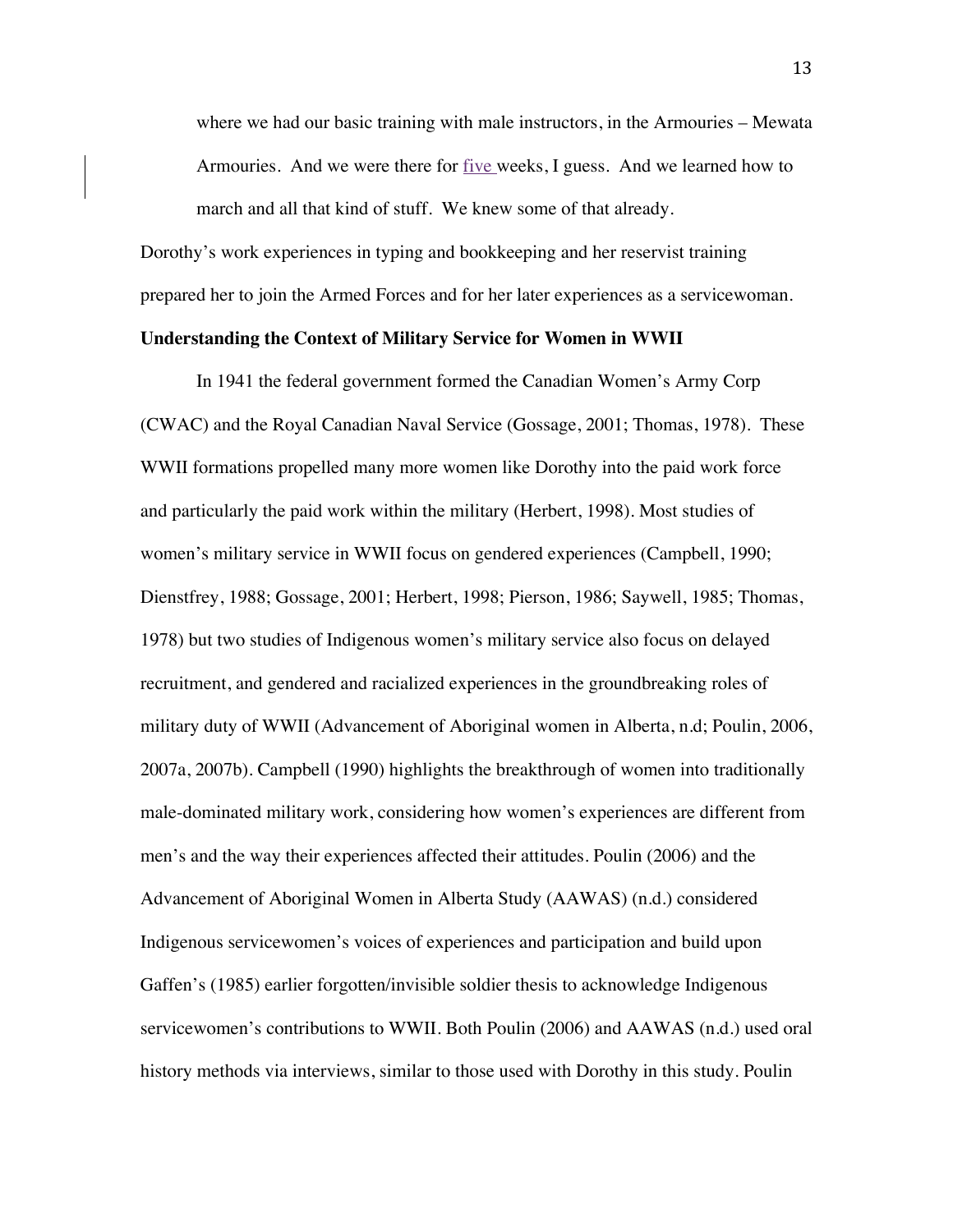(2006) concludes that Indigenous servicewomen participants had many of the same experiences as Indigenous servicemen and non-Indigenous servicewomen of both race and gender discrimination. Discrimination persisted post-war in the uneven distribution of post-war benefits for Indigenous peoples and particularly Indigenous women (Innis, 2004, Poulin, 2006).

## **Dorothy's and other Women's Motivation to Join the CWAC**

Dorothy was part of a wave of Canadian women entering into active military duty. Dorothy explains that "…when the powers that be in Ottawa said that women could be part of active service, I joined in September 1941". Pierson (1986) elucidates "in 1941-42 Department of Labour officials and economic consultants openly recommended relieving manpower shortages by mobilizing the labour reserve of women"  $(p. 11)$ . The recommendation was taken up and women entered the service.

Campbell's (1990) participants recalled their motivations for joining the Armed Forces, including: patriotism; try something different; desire for adventure or travel; relative in the service; escape; and, to advance their career goals (p. 255). Poulin (2007a) notes that her Aboriginal participants volunteered "for many of the same reasons as non-Aboriginal women…" Their motivations included: "…a sense of duty; to free men for combat; a chance to leave home; to travel; to further their education; because others in the family or their friends had enlisted; and, most importantly, for economic reasons" (p. 137).

Dorothy was 21 years old when the war broke out. She says, "I got a yen to have an adventure. So I decided to join the Canadian Women's' Army Corps [CWAC]. Prior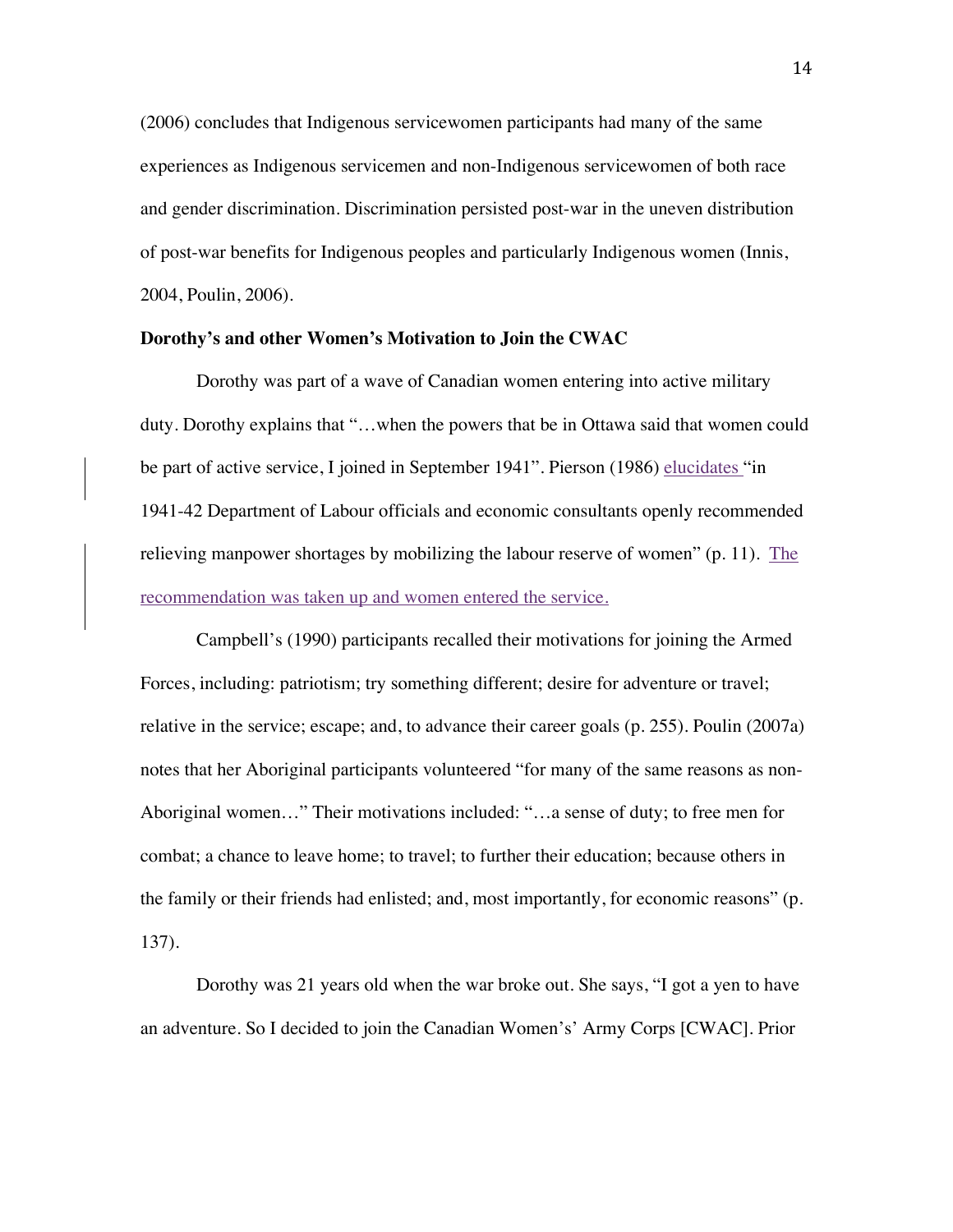to that we had formed a kind of a reserve unit in Edmonton as well as Calgary did and it was called the Alberta Women's Service Corps."

Dorothy's primary motivation for volunteering for service within the Canadian military, a yen for adventure, is reflected by Campbell (1990). She found that 15% of servicewomen presently enlisted in the United States Marine Corps and 25-30% of the veterans she interviewed spoke of the "desire for adventure or travel or the fact that they had a relative in the service" (p. 255).

Dorothy, one of Poulin's (2006) participants, shared motivations similar to other participants. For example, Dorothy shared with her family a concern about the war and an interest to serve. Three of her brothers – George, Harry, and Fred – and many of her cousins enlisted when the war broke out. Thus, another of Dorothy's motivations to enlist, because others in their family had enlisted, echoed Poulin's (2006) other Indigenous servicewomen participants.

Poulin (2007a) notes that 15 of the 18 WWII servicewomen participants in her study joined the Army through the Canadian Women's Army Corp, which reflects the majority of Indigenous recruits who joined the Army typically for its lower educational requirements (p. 139), rather than other branches of the military, the Air Force and Naval Service, which held higher educational requirements to enlist. Dorothy differs from the majority of Poulin's Indigenous women recruits because she did not need to take advantage of the Army's lowered educational requirements as she joined with a trade. She explains "So, I joined up, went in as a typist though I did have some stenography and I started out as a typist."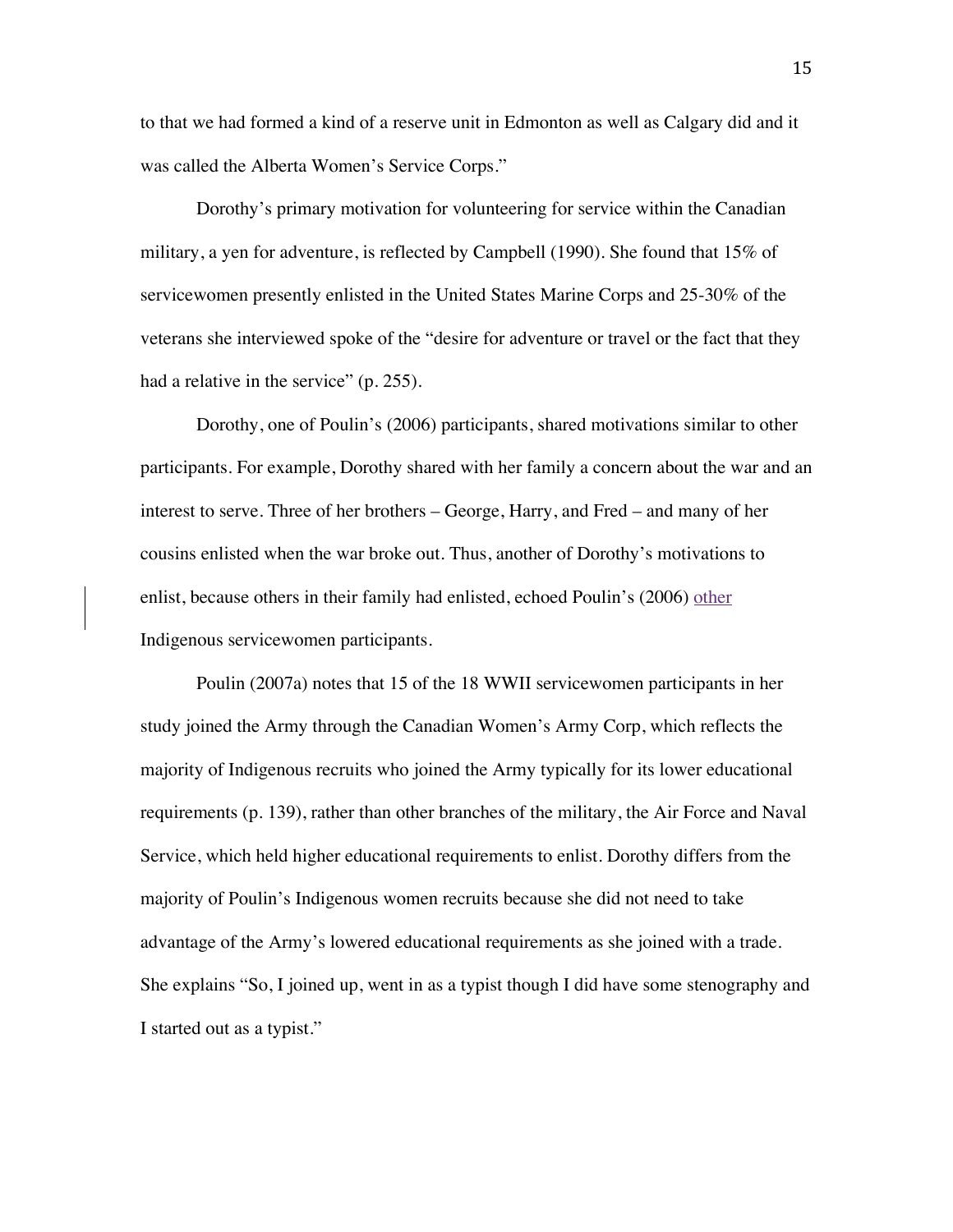Beyond educational requirements, Gossage (2001) notes that all of the Canadian military branches set criteria for women's eligibility to enlist. These criteria included minimum requirements for age, height, weight, and education. Women ineligible for military service included two groups: those who had permanent civil service positions or were married with dependent children. Dorothy's contract work with the Department of Labour and her status as a single woman made her eligible to enlist for military service.

Dorothy had a trade needed for the war effort but could have faced the Canadian military's recruitment restrictions – the racial barrier – that existed when she joined. Pierson (1986) writes that Women's Services of the Armed Forces--Canadian Women's Army Corps (CWAC), Royal Canadian Air Force (RCAF) Women's Division (WD), and the Women's Royal Canadian Naval Service (Wrens)--originally required that a woman be a "British subject, of white race" (p. 113). Gossage (2001) notes that WWII recruitment officers originally questioned the admissibility of an Indigenous recruit, questioning whether her "Indian nationality" prohibited her enlistment. Of the Women's Services, CWAC officially expanded its racial criteria first, in 1942, to include "citizen of any of [the] United Nations" (Pierson, 1986, p. 113).

Dorothy's sense of adventure and her many relatives who also enlisted (she had three brothers and many cousins enlisted) motivated her decision to join CWAC. Her contractual work as a bookkeeper for the federal government and her previous volunteer experiences as a reservist positioned her to be invited to enlist. She met all eligibility requirements set by CWAC for women entrants. Her recruitment invitation by the Department of Labour seemingly overlooked the standard application requirements for her to self-identify as a Métis woman. Officials were most concerned that she could pass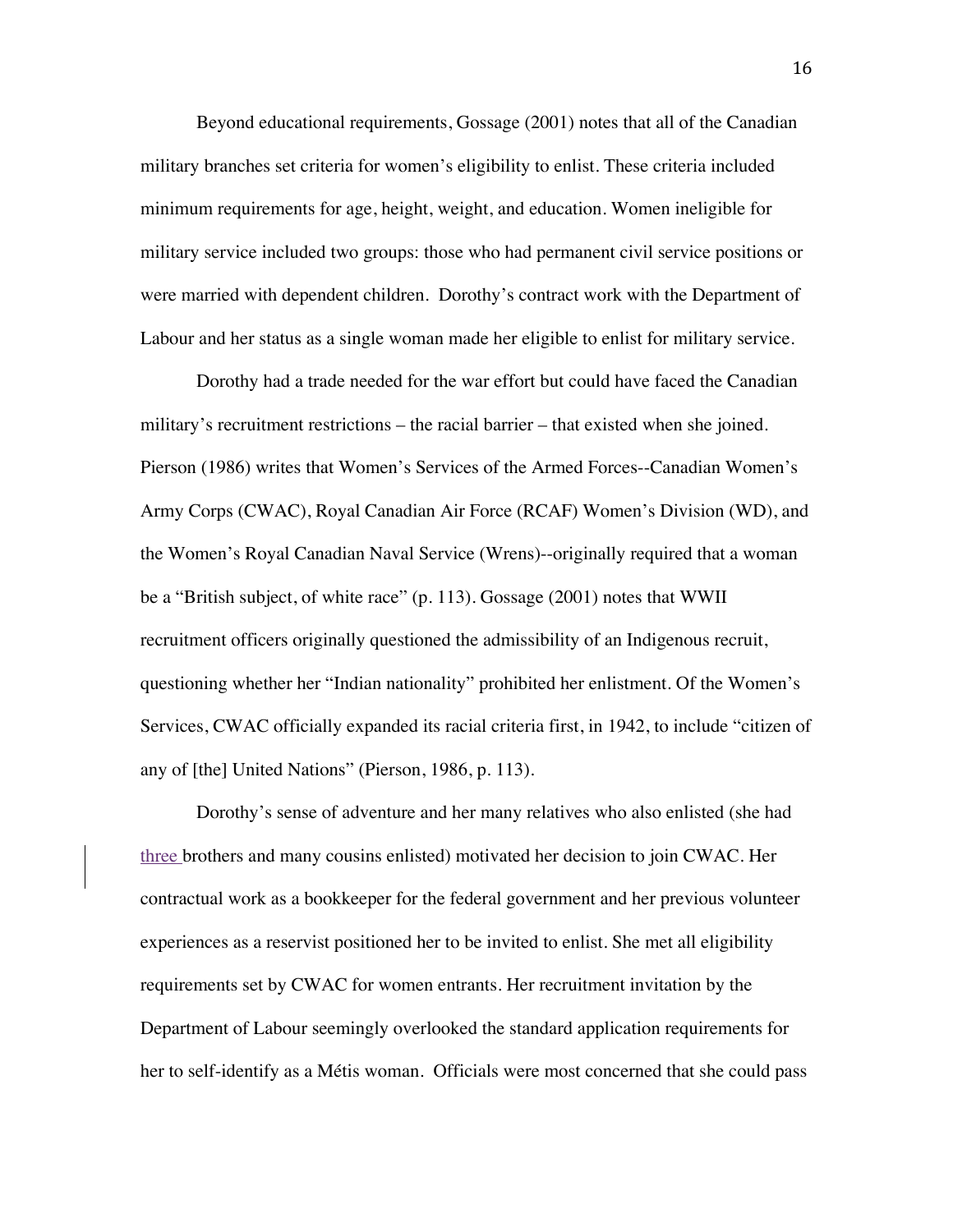a medical examination and be ready for Basic Training within two weeks. She had acquired skills and experiences as a worker and reservist that the Army needed. She came in before military officials lifted the racial restrictions on women's recruitment. Unofficially, Dorothy was one of the first Aboriginal women to enlist. Thus she began her military career at the Mewata Armouries in Calgary. Dorothy's training in Calgary represented the first time in her life that she had been south of Edmonton.

### **Dorothy's initial WWII experiences**

Upon entering the service, Dorothy did five or six weeks of Basic Training at the Mewata Armouries in Calgary. She explained "I had never been any further south than 82<sup>nd</sup> Ave in Edmonton. I had been north to Athabasca and Colinton but I had never been south so it was an adventure just going on the train to Calgary. It was quite exciting".

She expressed her excitement for the new experiences she had once she arrived in Calgary and despite the lack of Army accommodations for housing the new influx of women recruits. She describes the close living conditions in the gym of the YWCA where the women recruits stayed:

That was an experience in its self. We all had single cots and I'm sure there wasn't anymore than a foot between each one. We could just sidle in between the two cots. There were 20 some women of us in that room and our beds were all around the room and then we had some in the centre as well. But we had quite a time there. We had lots of fun together and we were all getting to know one another because there were some girls from Southern points and central Alberta as well.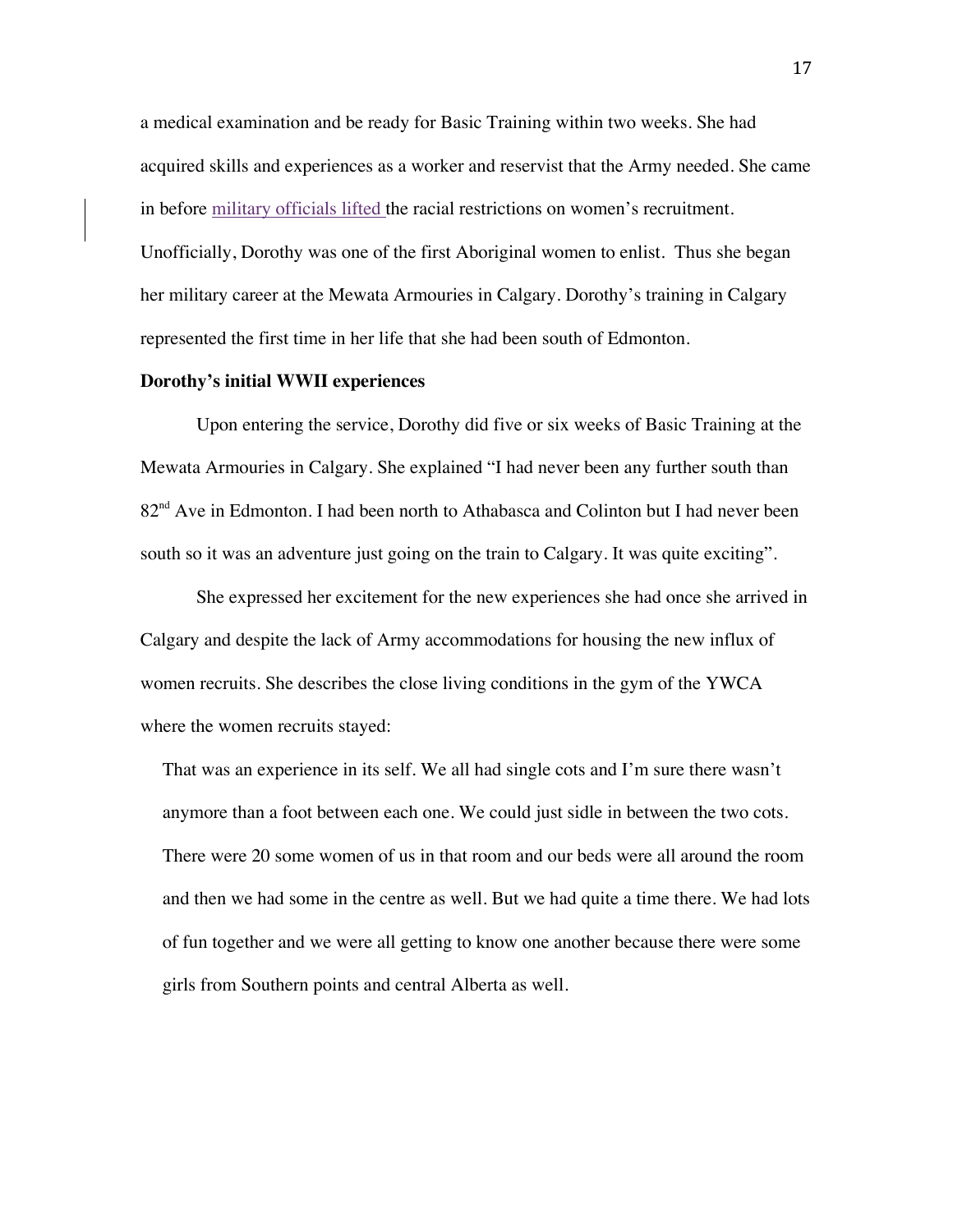She notes that the residents who lived upstairs at the YMCA did not always appreciate the temporary new residents in the basement, who came up and joined them in the dining room for meals

When we'd come in for meals, laughing and talking about what had happened on the Parade Square or "do you remember so-and-so wandering by herself on command?" and this sort of thing, and they would look at us as much to say "Oh, what rowdy people (laughs). And I think they had themselves convinced that we had been picked up off the streets of Edmonton and wherever, and had joined the Army because we had nothing else to do. They didn't realize that we all had a trade of some kind. The majority of us were office workers, quite a few from the government, some were store clerks, and some were practical nurses or whatever…so we had a lot of fun.

Dorothy and her colleagues enjoyed their evenings together. They trained outdoors during the day, which added to Dorothy's new experiences. She explains that "We enjoyed that because all of us had been working somewhere, this was out in beautiful weather like this. We just enjoyed it to the fullest".

Beyond the marching drills that the women practiced daily, Dorothy explains other training the women had

And we had First Aid classes and we had lectures on King's Regulations Canada, which was the rules and regulations of the army, how to dress and how not to do things and all the kinds of charges that you could be put up on and all this sort of thing if you misbehaved.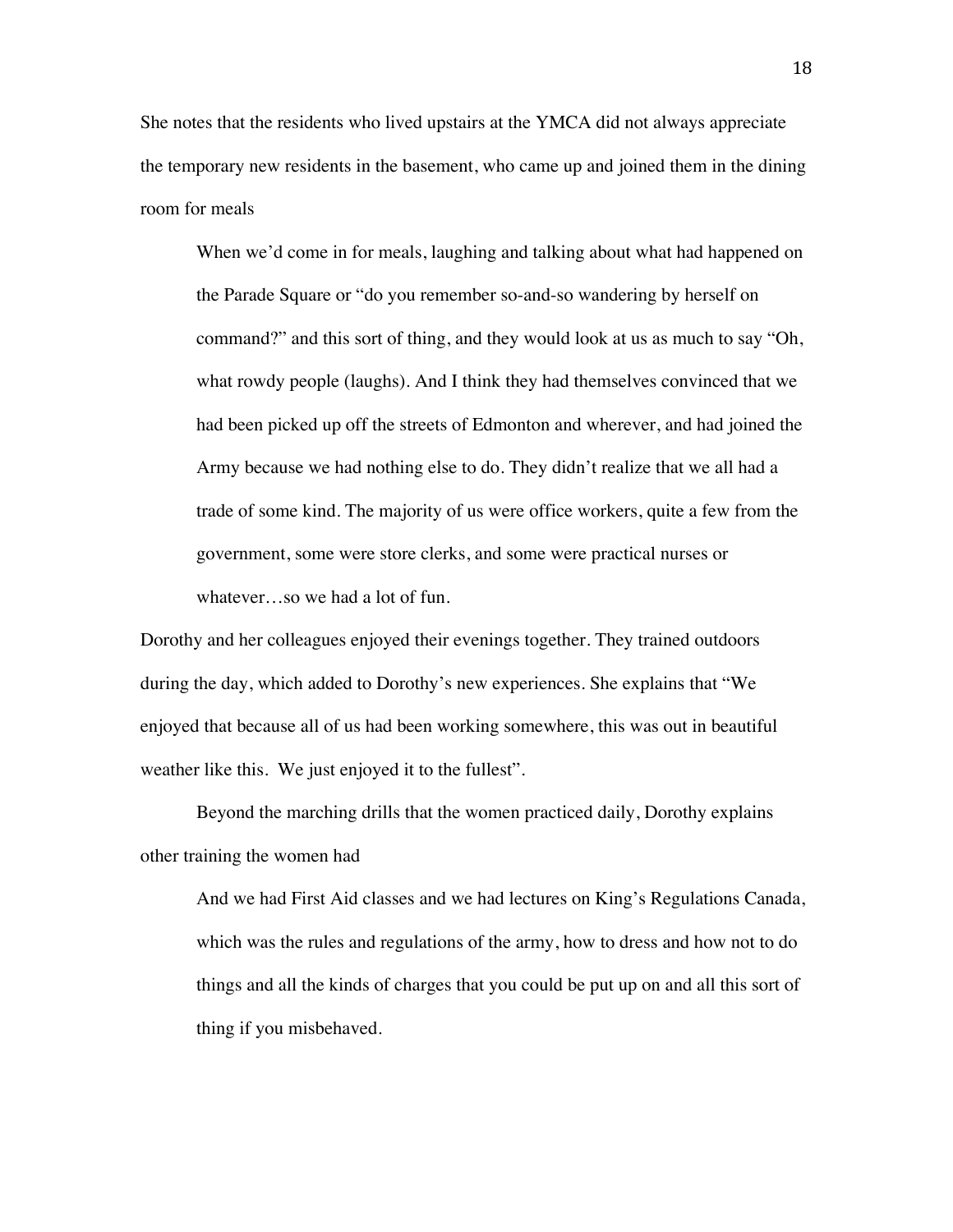Dorothy and some of the other women completed their Basic Training in four to five weeks. Dorothy explains why she and some of her colleagues moved quickly from Basic Training into their first posting

But those of us who had office work we just went to work, we just fitted right into the office work, we didn't need any training, we were already typists, and stenos or whatever.

Dorothy had been among the first group of 85 women to enter Basic Training in Calgary. The women were dispersed to various areas—Ordinance, Army Service Corps, District Headquarters, and Medical Corps. Dorothy and 17 other women left the training centre in Calgary for their first posting, in Red Deer, Alberta.

### **Dorothy Entering the Male-Dominated Military Workforce**

At the Red Deer camp the women joined 3000 male troops already stationed there. Dorothy recalls how one of the leaders prepared the male soldiers for the novelty of the women's arrival,

And I guess before we arrived there Colonel Burton Willison, I'll never forget that name, he was the big shot in the Red Deer Camp and he called all of the boys into the big Drill Hall that morning and said, "We are getting ladies into this camp today and you will treat them like sisters. They are not to be molested. Their barrack room is out-of-bounds, if you are found within I-don't-know-how-many feet away - without reason to be there then you'll be in trouble."

The soldiers heeded his words. Dorothy explains, "They [the men] all treated us very well". Dorothy elaborates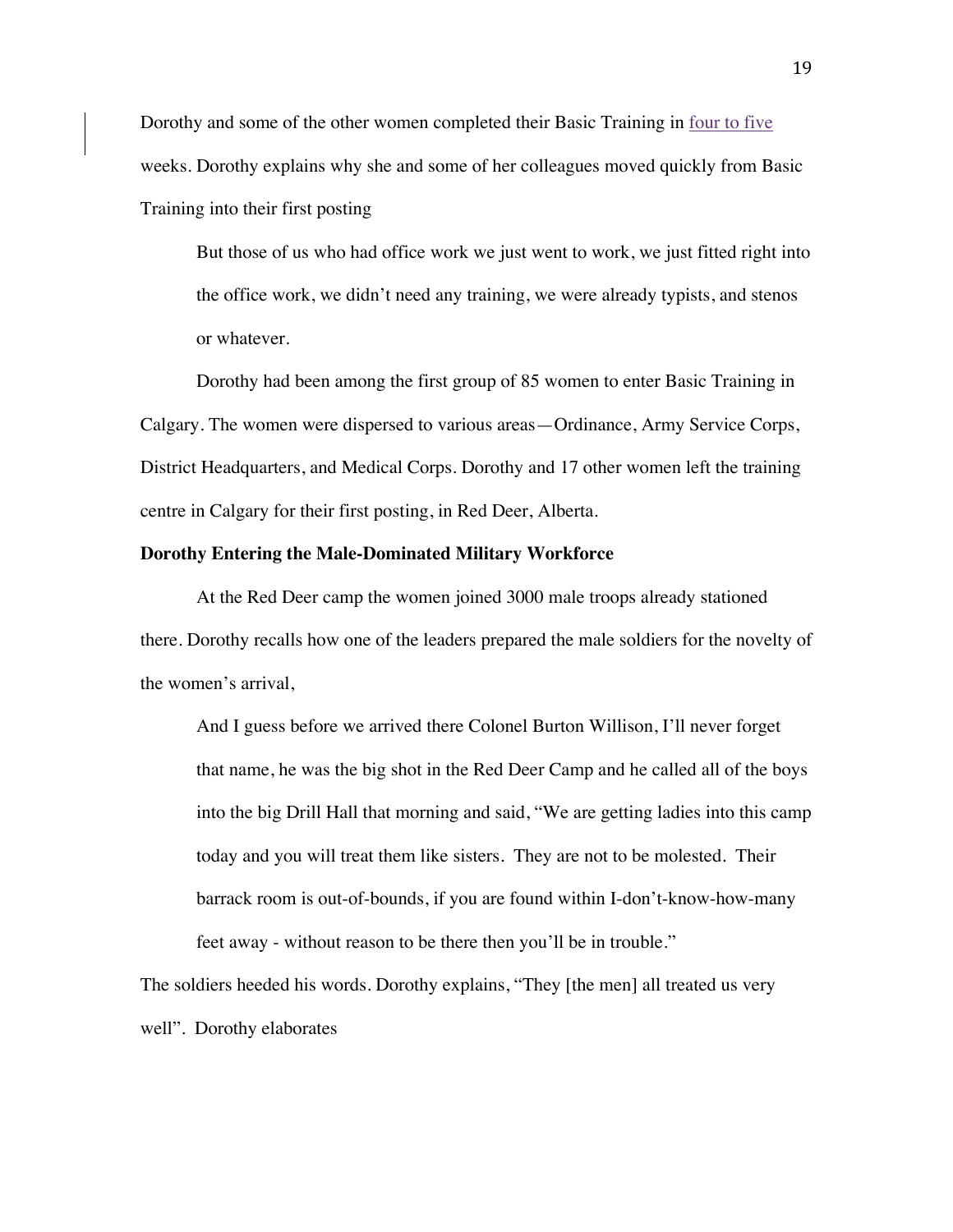When we went into the services, we were replacing these men in offices. They didn't throw out all the men but each girl went to a training office. For instance that would be like a company office and one girl would go in and do the typing for them and they'd replace these two-fingered artists that had been working for them before. They found that the work had got done a little faster and we were soon welcomed and the officers we quite happy to have us working for them.

The role that Dorothy assumed was typical of servicewomen's roles replacing men to free them for duty. Pierson (1986) explains the scope of women's roles within the military, stating "When during WWII the formation of an official women's corps was under consideration in Canada, the only purpose envisioned for it was to supply female labour to the support staff, not to the fighting force" (p. 104).

Dorothy experienced other perks while working in Red Deer. She appreciated the good food she ate and that she never had to cook and clean, like many of the other women who joined CWAC after her:

And we, and one other bunch of men who were mostly on staff, these were not the trainees, ate in this cooking school. And we had good food there, and the cooks were learning how to cook and they did a good job. So we ate very well. And with us going in, in that first group, unless you were designated to general duty in the Barrack Room that you were in, you never washed dishes, you never had to scrub the floors. That's what the General Duty girls did; if they didn't have any particular training then they would likely start out as generally duty and later work into something else. But I never washed a dish all the while I was in the Army in 40 years. And I never scrubbed a floor. And it was pretty good, we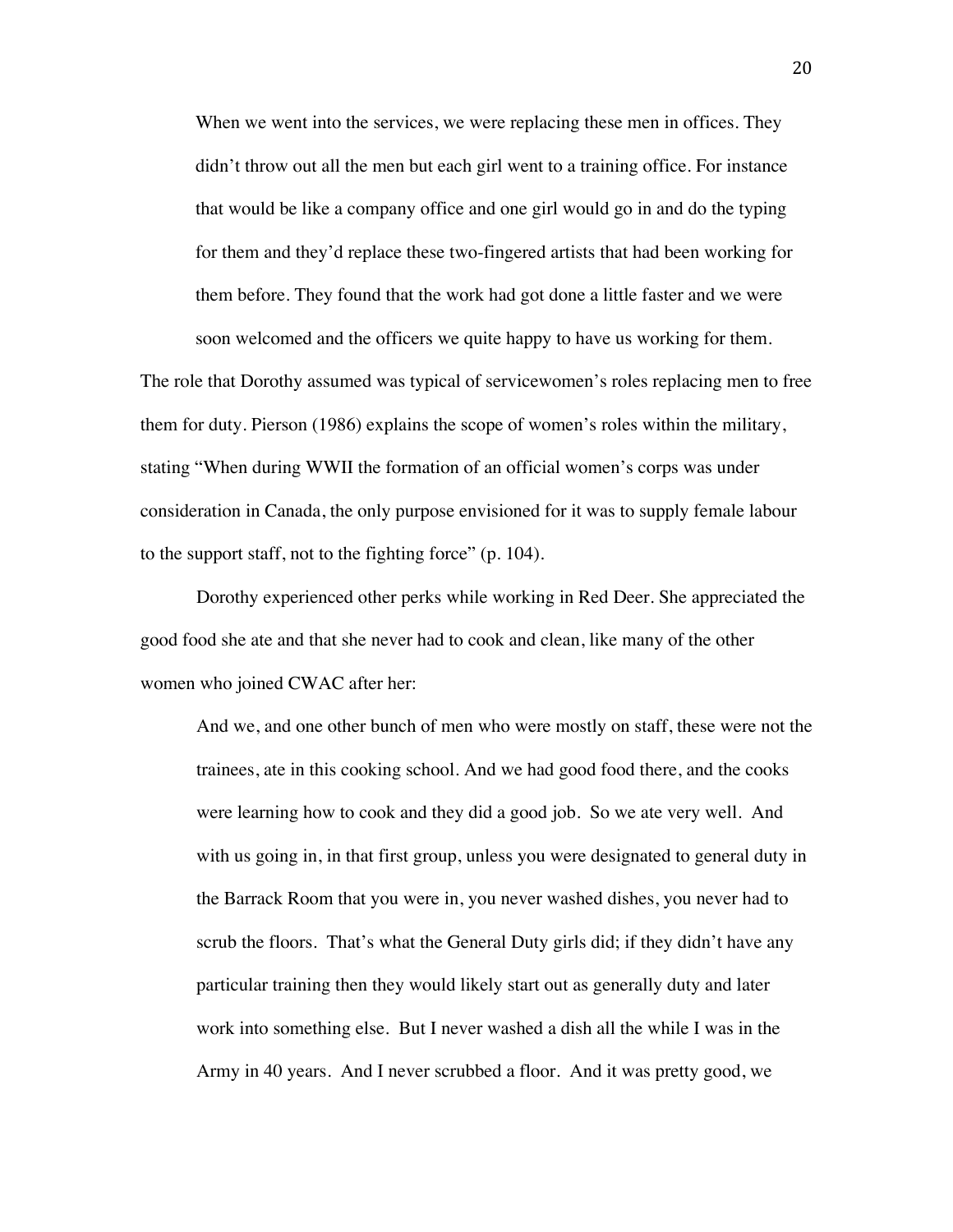went in pretty good. But later on the girls that came in had to be all those kinds of things and they had to start when they first joined up in training...

Women entering the male-dominated work force also needed military uniforms. The uniforms had not arrived by the time Dorothy arrived in Red Deer. She explains Up to that point we were dressed in all kinds of attire. (Laughs.) We from Edmonton had what we called out Alberta Women's Service Core uniform, it was a little grey cotton skirt and jacket, and a shirt – grey coloured shirt, sort of bluish coloured shirt with a black tie and a black tam with the AWSC in the Maple Leaf on our hat.

While at the Red Deer Camp, Dorothy and her colleagues got their official CWAC uniforms. Dorothy explains that after four or five months "that little old skirt got wore down pretty thin". By the time the CWAC uniforms arrived, "some of us were into different kinds of skirts and blouses". She shares her pride in getting the new uniforms and describes that the women received skirts, jackets, shirts, caps, ties, hose, shoes, purses, gloves, a coat, and gloves as their "walking out attire. We didn't wear those when we were around the barracks and just in the camp or wherever we were working…And we were pretty smart looking".

Dorothy had positive experiences entering the Red Deer Camp. The men treated the women well. The men who worked in the offices appreciated the efficiencies the women brought to the typing duties. Military life freed Dorothy from the daily household chores of cooking and cleaning and provided her with a smart uniform that she wore with pride. Overall, Dorothy reflects on her initial experiences with CWAC saying,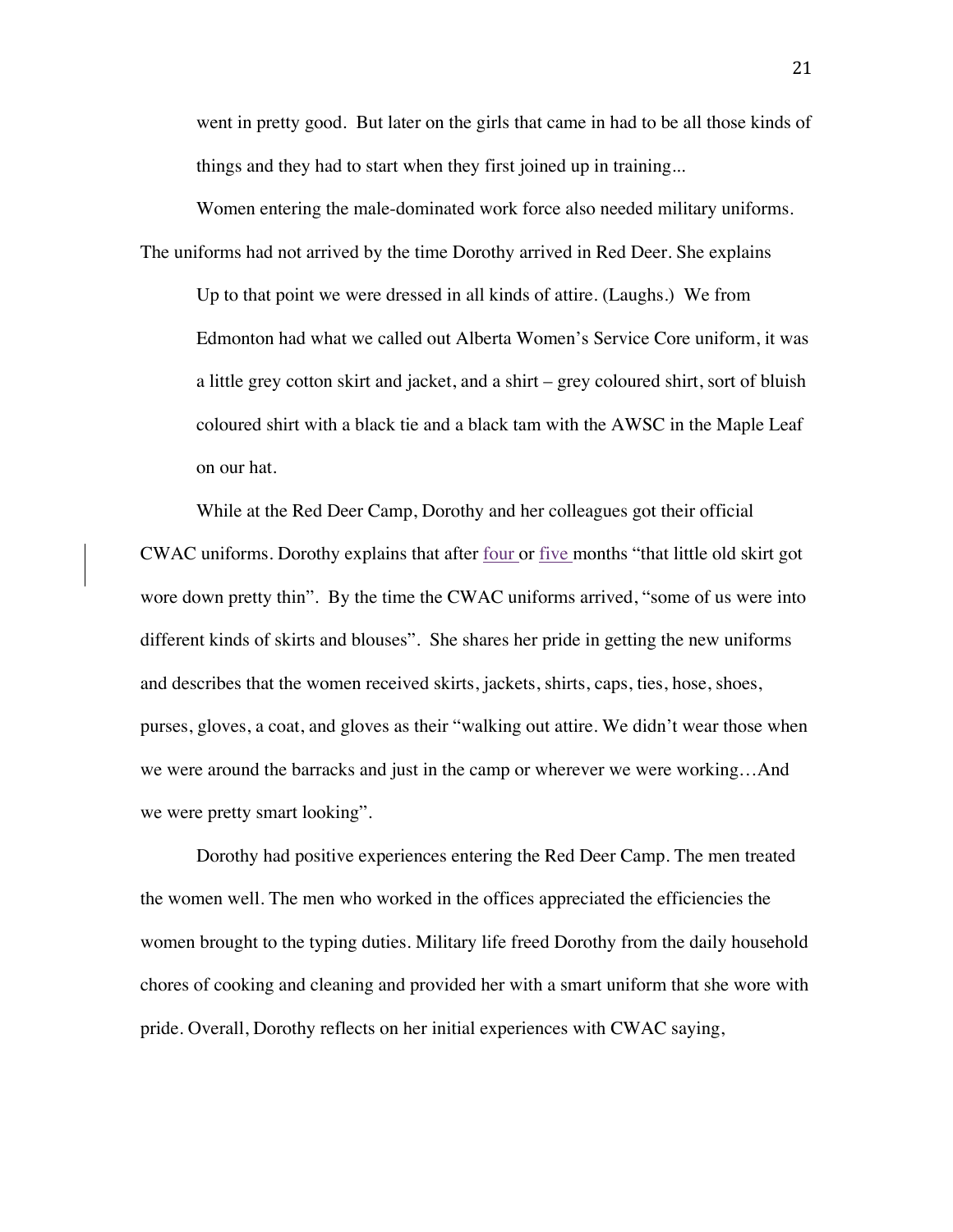So we were all happy in our service. I don't think there were too many of us wanted out after we were in there. There was an odd person that felt they were not suited for it and they got out with a matter of two or three months or something.

Cambell's (1990) study of servicewomen from the United States of America had similar, positive experiences. She found that "nearly all women surveyed said they would do it again, and would recommend a service career to other women" (p. 266).

#### **Dorothy's Military Relocation within the Context of Service**

Dorothy describes her relocation from Red Deer, back to Calgary where she took up duties as the Orderly Room Sergeant. She explains

Back to Calgary and I went to work in the Orderly Room, the CWAC Orderly Room that was looking after the CWAC personnel in the company. We had our CWAC Company that looked after all the girls in the area and then the men had companies too, like they were all divided into companies. But their documents were looked after by the personnel that worked in those places. Well a lot of the girls worked on documents but for the men, whereas I was working on documents for the women because I was in the CWAC administration.

In Calgary Dorothy was among the first women to live in the Currie Barracks, which was renovated to accommodate the influx of CWAC women. Dorothy describes,

Then the [Currie] Barracks out there were complete and we could move in and I moved in to the Barracks out there, and I stayed in the Orderly Room. September '42 to September '43 or there abouts, I was in Currie Barracks. Living in the Barracks and working in the Administration Office.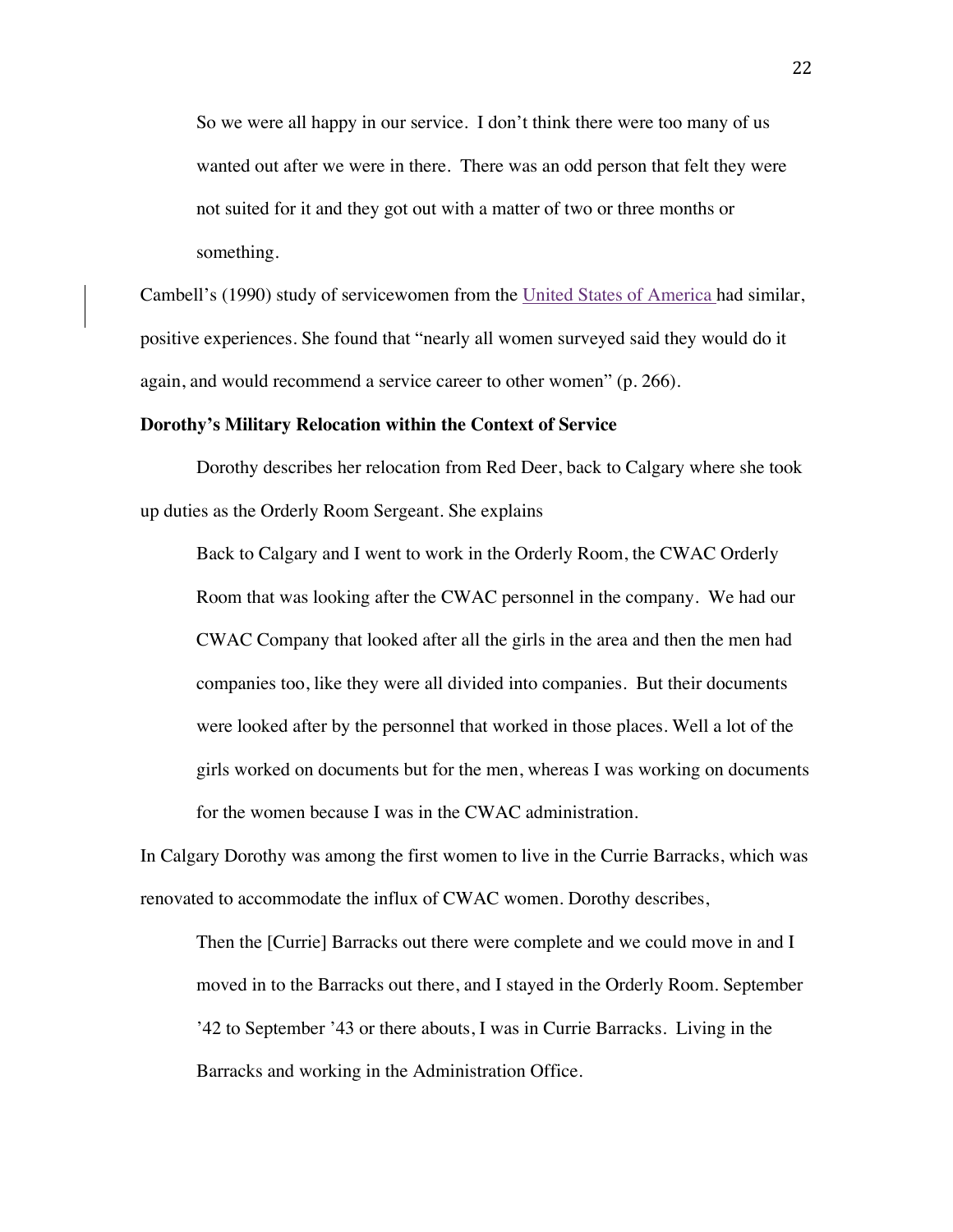While she was working in the CWAC Orderly Room a position for a stenographer came available. Dorothy describes applying for the position

A job with the District Education Office downtown in District Headquarters came available; it was a steno job and I applied for it and got it. And I stayed at Currie Barracks, and by this time then had trucks, transport trucks taking us from Currie Barracks down to District Headquarters 'cause it was growing all the time we had so many more girls, and so they had put on transport. And we'd go down every morning to the downtown area, to the various offices down there, and I worked for the District Education Officer for a year.

Dorothy worked with the increasingly large contingent of women in Calgary, as men moved into combat positions overseas and the demand for women grew.

She had worked in Calgary for several years when the call came from London for servicewomen, who were needed to backfill the men working in offices overseas.

While I was there at Currie Barracks already as an Orderly Room Sergeant the first draft went overseas. I don't know how many left from the Alberta group. But I think about 10 or 12 or something like that. They were over there by Christmas of 1942. And then after that they were intermittent over in groups… There were a

Originally, in February 1942, Canadian military officials in Britain requested Canadian women to replace men as launderers. Headquarters in London deemed that women would best fulfill these "less than vital services." They later recanted, requesting instead women recruits with clerical skills to replace men in these positions. Gossage (2001) notes

lot of people who worked in office work because that was their biggest need.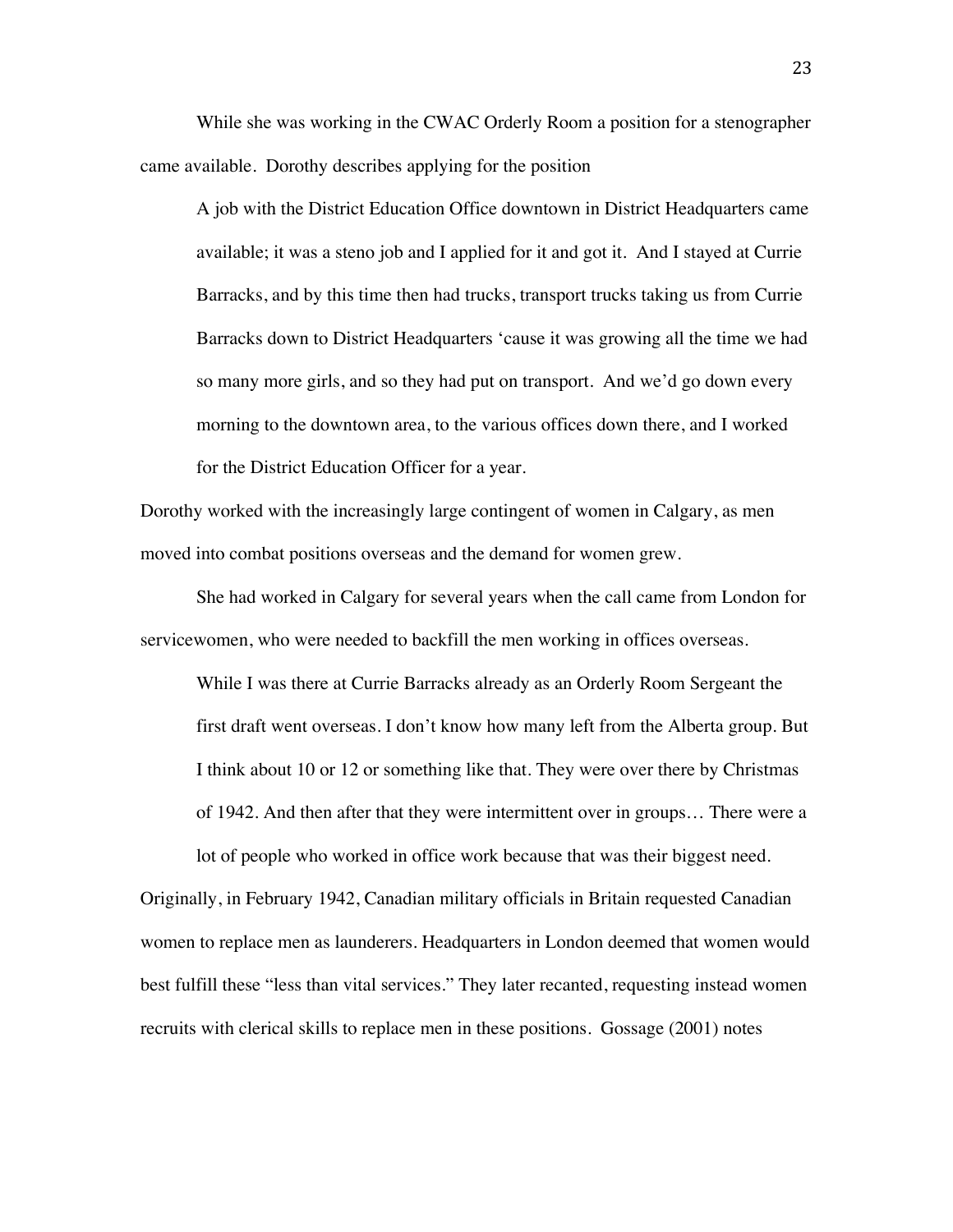"London responded almost instantly with a request for 200 clerks and…the request for clerical help might, in fact, take precedence" (p. 202).

The request for servicewomen to serve in clerical positions overseas continued as the war progressed. Two years later, Dorothy was one of the women working in a clerical position in Canada who was selected for later draft to go overseas. She describes her decision to serve in an overseas posting

And in September of '44 he said to me, "Do you want to go overseas?"

And I said, "I'd love to."

"Okay," he says "there's a memo here for a new draft and there's vacancy for Sergeant. I'll see if I can get you on it."

So off he went, I didn't know…in a few minutes he put on his hat and out he went and when he came back he said, "Well you're on the draft."

And I said, "I am?"

And he said, "And you're going over with a Sergeant's ---[unclear] ."

And I said, "Good. When do I leave?"

And he said, "Be ready in about two weeks."

All military personnel going overseas went to the Basic Training Center in Kitchener, Ontario for formation of the draft.

To prepare for their relocation for an overseas posting, Dorothy and six other women from the Alberta division of CWAC had to congregate at a training center. She explained, "All the girls that were going overseas, whether they were from the Maritimes or Quebec or wherever, we all went to this Kitchener area to the barracks there-- training centre." Poulin (2007a) describes conditions in this Kitchener training facility "where 100 women (one platoon) lived in a hut of two bunks to a room" (p. 143). Military training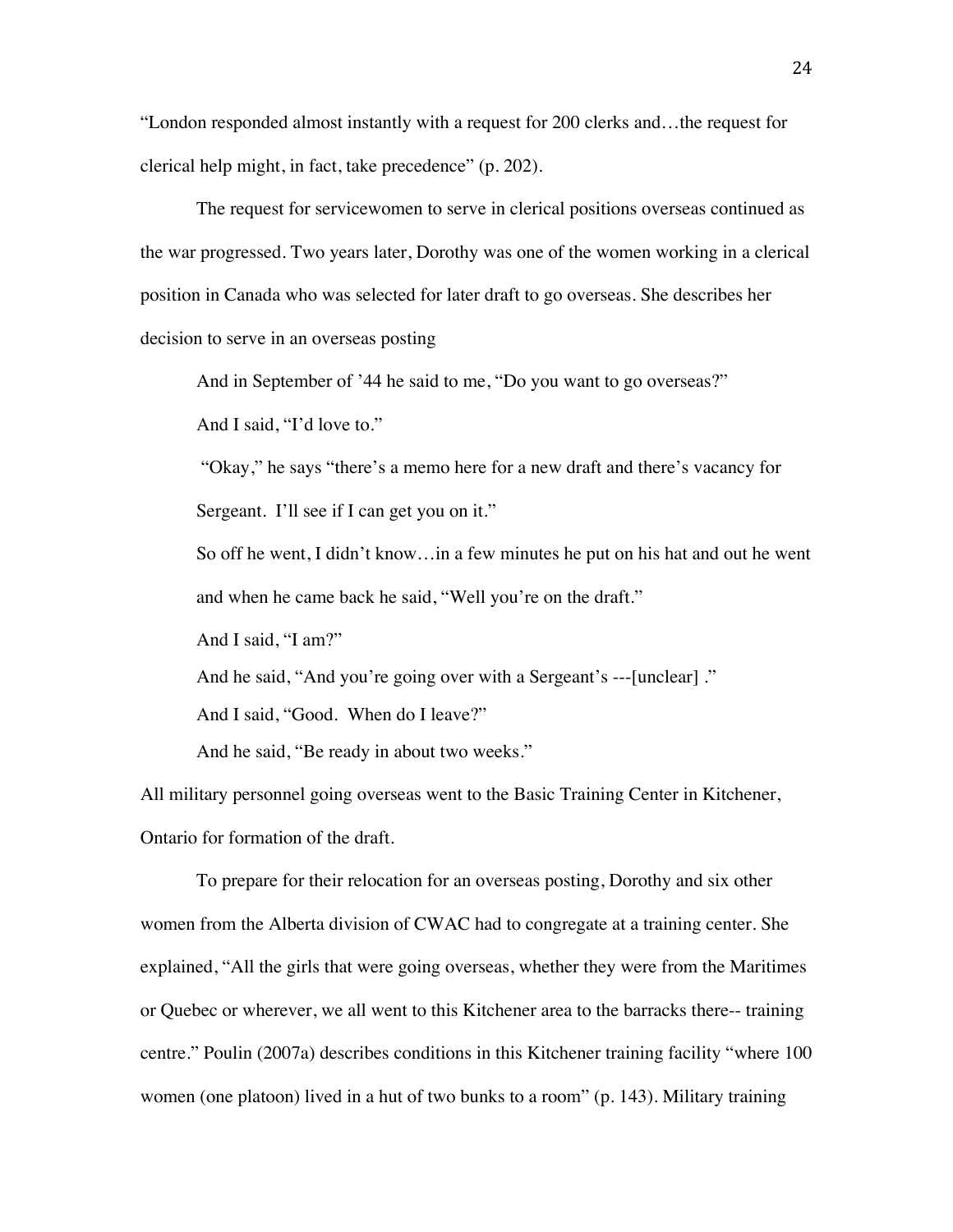for women was limited at these facilities. Poulin (2007b) notes, "Even though there were over fifty trades open to women, most were relegated to office or kitchen duty" (p. 3).

Women recruited for clerical work to replace men in Britain went overseas first, as requested by the British military. Dorothy traveled by troop train from Kitchener, Ontario to Halifax, Nova Scotia. Dorothy notes that after arriving in Halifax the recruits headed to the port and "… we went over seas as a group and we numbered somewhere in the 80s – 85 or such number." Gossage (2001) calculates "Statistically, aside from those women who served as nursing sisters, approximately one in nine of the women who enlisted in Canada's armed forces was selected for overseas duty (from a total over 45,000 servicewomen)" (p. 199). From a militaristic perspective, Pierson (1986) suggests that like men, "an overseas posting was the most coveted assignment for members of the Canadian Women's Army Corps… It gratified the second strongest motivation after patriotism for joining the Corps—the urge for travel and adventure" (p. 111; see also Gossage, 2001). Dorothy explains that they

had several calls saying, "Okay, there's a ship in, and get yourself together you'll be going within a matter of 36 hours or 48 hours or something." And we'd get our medicals through, we'd go on this parade to the doctor and all of this stuff that was necessary and then they'd say, "Sorry. They don't have the accommodation for women on this boat." So we'd be postponed again.

Dorothy finally left on November 20, 1944. She recounts her experiences preparing to board the ship for her voyage overseas to join the war effort. She recalls,

There were men as well going over seas and going in the same ship. It was called the Andes. It was waiting for us there – all in camouflage – it was waiting for us at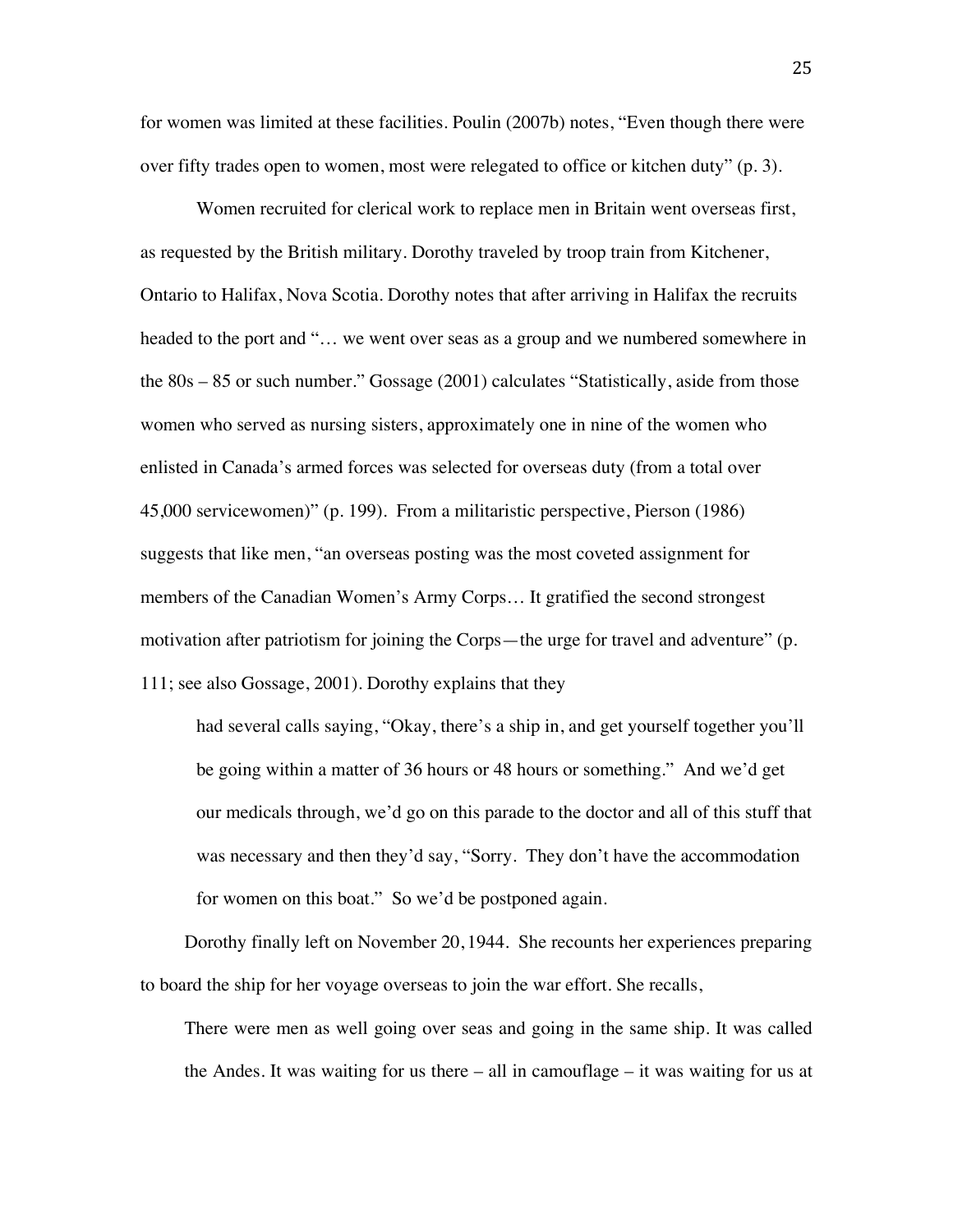the ports there. It took a whole day to load everybody on the ship and sometime through the night the ship moved out of harbor and away from the dock.

Dorothy slept as the ship began her journey across the ocean. She recounts,

When we woke up we were out there on that ocean and there was a storm. It was kind of rough. We felt safe, I think, knowing there were numbers. We weren't alone even if it was going to happen…I put on my *grey* coat and cap and went up on deck and then I saw just how stormy it was. Why the ship was rocking so. There were big waves splashing over the bow. The clouds were rolling across the sky- grey big dark clouds. And the wind was blowing but I got my fresh air and I was ok after that. I was a good sailor.

Dorothy's journey overseas took eight days. The Andes landed at a port at Liverpool, on the west coast of England before the end of November. Once the Andes had docked in England, Dorothy retells

They whisked us down to Holding company at Aldershot in Hampshire and we were billeted there until we were posted out to the jobs we were designated out to go to. So a lot of the girls were out and away in couple of day's time in their jobs. Dorothy did not get the position for which she had gone over to fill. She explains that "we were so long in getting there that some of the people that were already in the Department were promoted and so the vacancy wasn't there any longer, and mine wasn't there when I got to Aldershot". Dorothy stayed on at Canada House, explaining "I had gone over with the rank of Sergeant and they had to find me a different job because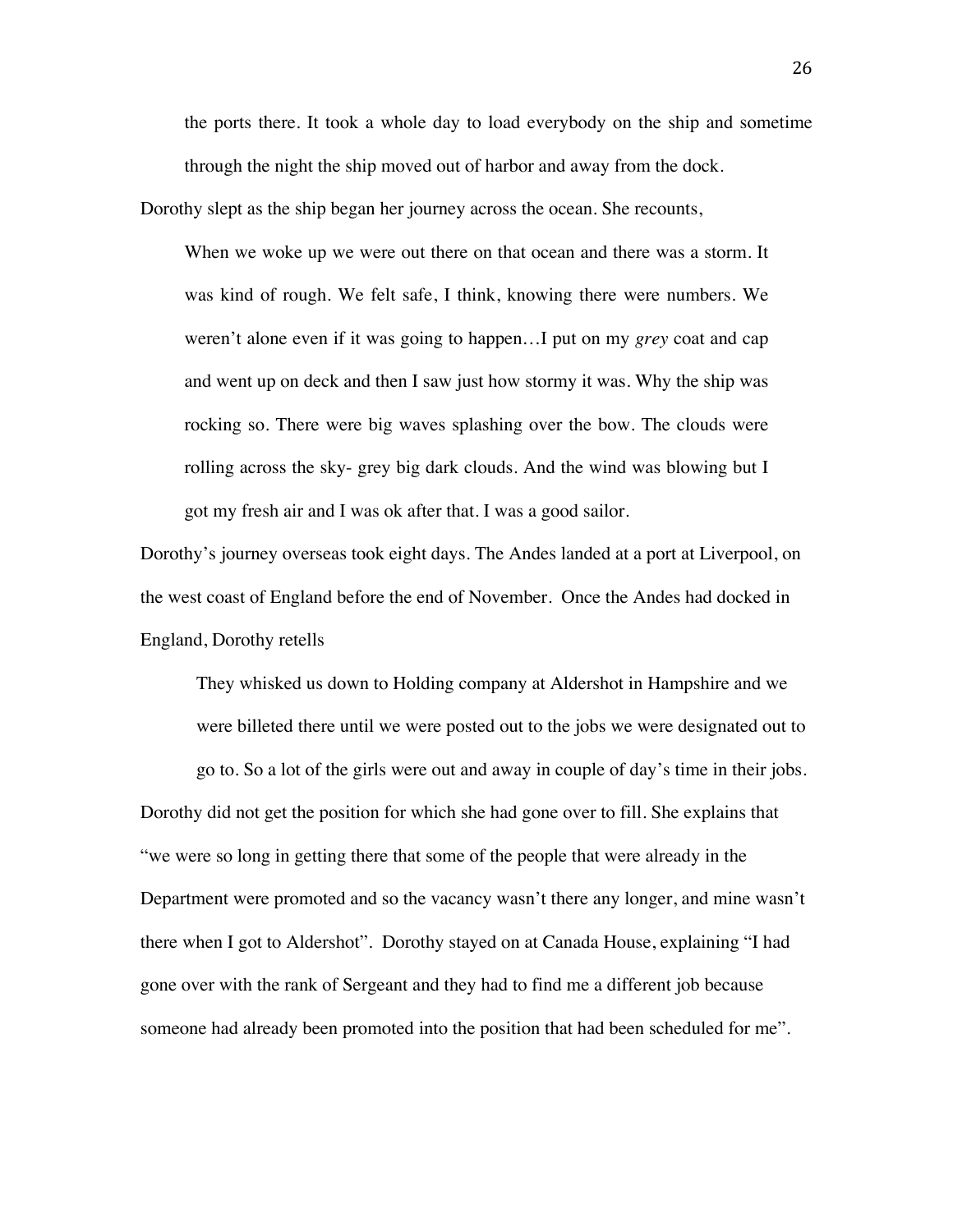Dorothy stayed at Canada House until February waiting for a position at the rank of Sergeant. Dorothy's experiences in WWII contrast with some of Poulin's (2006, 2007a, 2007b) participants as she entered her position at a higher rank because she had an education that made her valuable to the army. Poulin's participants were often put in low ranking positions because their education was undervalued. Dorothy also speaks about being welcomed once the discrimination against women was overcome. This can be contrasted with Poulin's work in which she speaks about Indigenous women's experiences of racism.

Dorothy relocated for her service from a small community near Edmonton to Canada House in London, England. Dorothy's typing skills and the need identified for clerical workers to replace men in offices for combat made her one of the approximately 11% of Canadian women selected to go overseas to serve during the war. While she worked in London, Dorothy's posting exposed her to combat conditions, despite the official military intentions for Canadian women not to be exposed to combat situations.

## **Dorothy and Other Women's Lives At Risk**

Diensfrey (1988) characterizes women's experiences of combat situations based on their exposure to combat or near-combat situations. He includes being stationed in a war zone in his definition (p. 551). He found that nearly 15% of women veterans exposed to combat held clerical positions (p. 552). Most of these women held positions within the Women's Army Corps (p. 553), and the majority (75%) had served in WWII (p. 553).

Using Diensfrey's (1988) definition, Dorothy was exposed to combat situations while working at Canada House in Trafalgar Square in London. Dorothy experienced bombings. She states,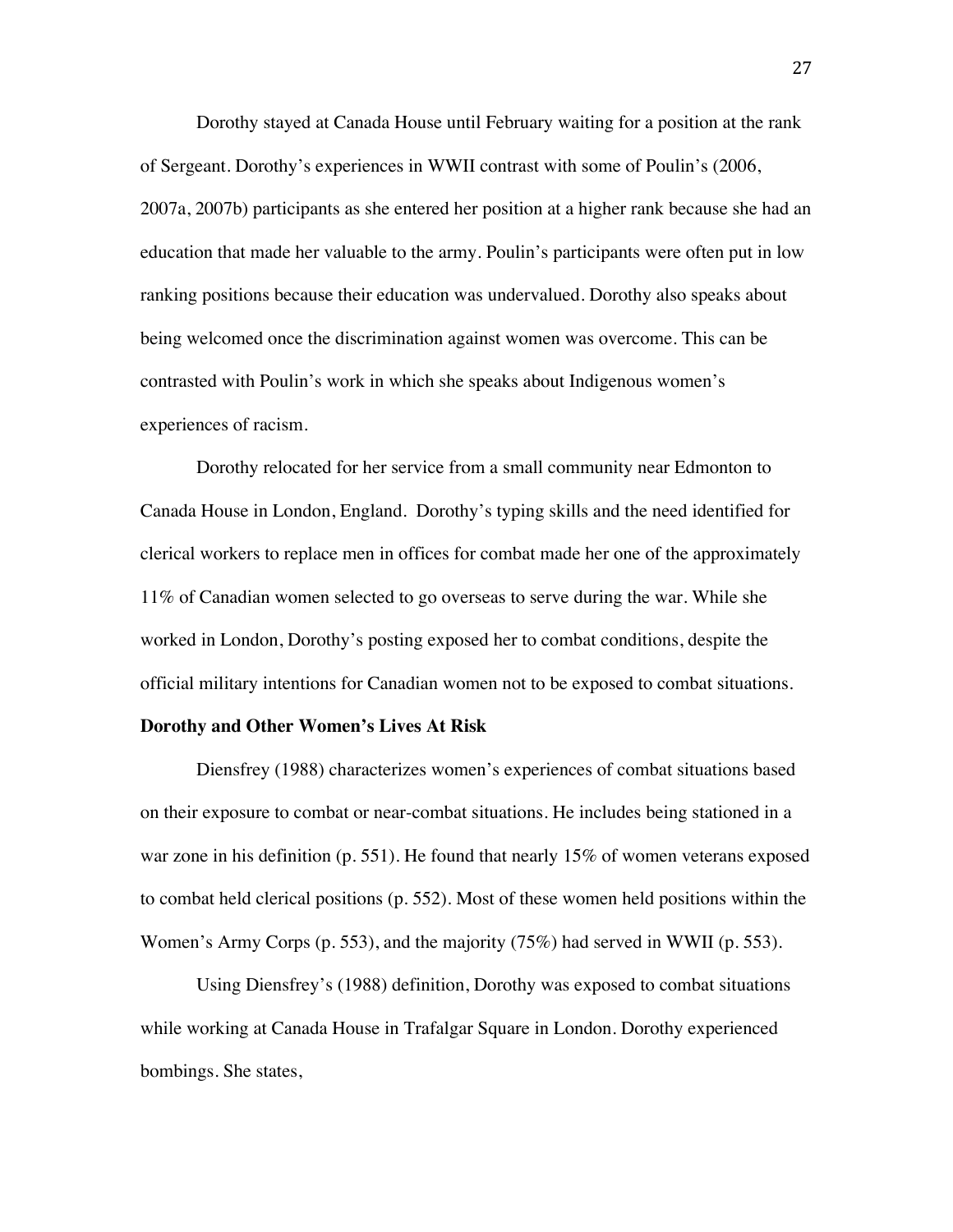The only scary thing about being there was that the rocket Bombs were being catapulted over into London from some spot in Holland. The ones had little motors on them and they could be heard. When they were heard then the air raid sirens would be going off so we would aware that there was something would be coming but then the other V2s were silent and they just came over and Bang! There was a big bang somewhere and we never knew they were on their way over.

She recalls being in bed at night when the air raid sirens sounded. She describes the experience as "…kind of eerie. Kind of scary. We wondered where this bomb was going to land and we would all lie so still we could hear a pin drop I'm sure." Dorothy and her comrades would wait for the explosion to sound: "Once we heard the explosions we knew we were safe and we'd all relax and go back to sleep again, or get up and rush to the bathroom."

Gossage (2001) notes that Canadian servicewomen exposed to combat during their experiences in WWII London occupy a unique position amongst servicewomen. She describes,

There is … no question that the experience of overseas duty set these particular servicewomen apart from the rest. The "buzz bombs," the neverending blackouts, the sound of sirens, the endless process of queuing up, became part of their day-to-day existence. As well, they were constantly exposed to the British bulldog spirit: the will to "muddle through" and maintain a sense of humour in the face of virtually any onslaught or adversity. These were, indeed aspects for the war that were the unique experience of a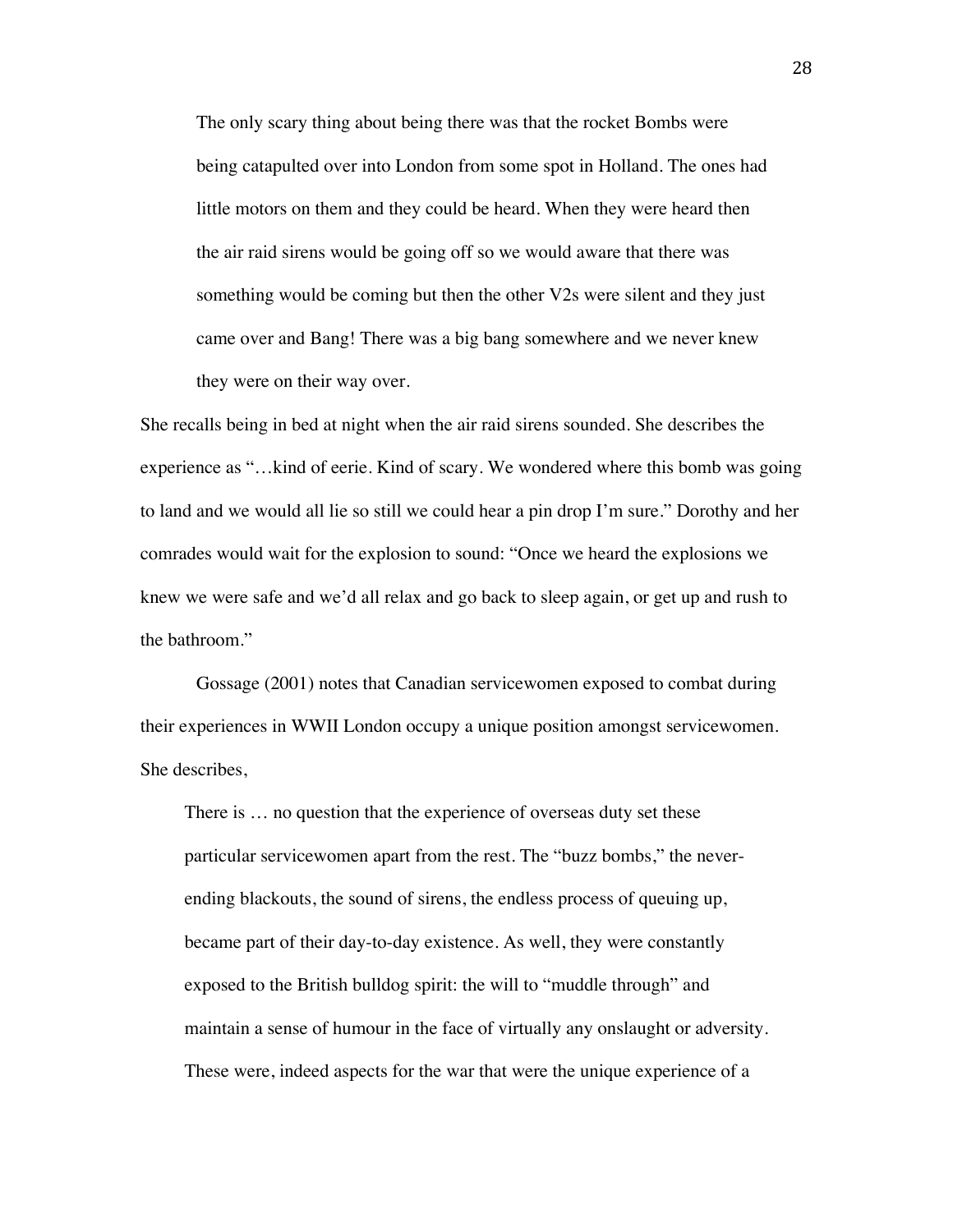relatively small number of Canadian servicewomen. They had been given the opportunity to live out the war under circumstances which were less removed from reality; and, almost without exception, they felt privileged and proud to be overseas and playing a part in the real war at closer range. (p. 205)

Thus, Canadian servicewomen put their lives at risk during WWII. Although military officials did not sanction women serving in combat roles, Diensfrey (1988) and Gossage (2001) demonstrate how these women were involved in active combat situations through their work supporting the troops.

#### **Dorothy and Marriage during War**

English servicewomen served in combat positions and worked alongside Canadian soldiers and airmen in their daily duties (Saywell, 1985). Canadian women served predominantly in support roles, so they had fewer opportunities to meet Canadian men who were also serving overseas. Campbell (1990) notes that 80% of American servicewomen were single during their wartime service. Only about 7% of the 20% of married servicewomen married after enlisting (p. 253).

Despite these limited opportunities and odds, Dorothy met her first husband, Bob Acheson (as she subsequently remarried after Bob's death and became Dorothy Chartrand) while she was serving overseas. She met him during her first months while she stayed on at Canada House, waiting to move to a posting. He served as

An instructor in first aid, an instructor with the Holding company. He had been with the Fourth Field Ambulance Corp prior to that and had been over in…. on the Italy campaign and had been returned to England…Then while I was there, he was transferred out to a station further on, and we only saw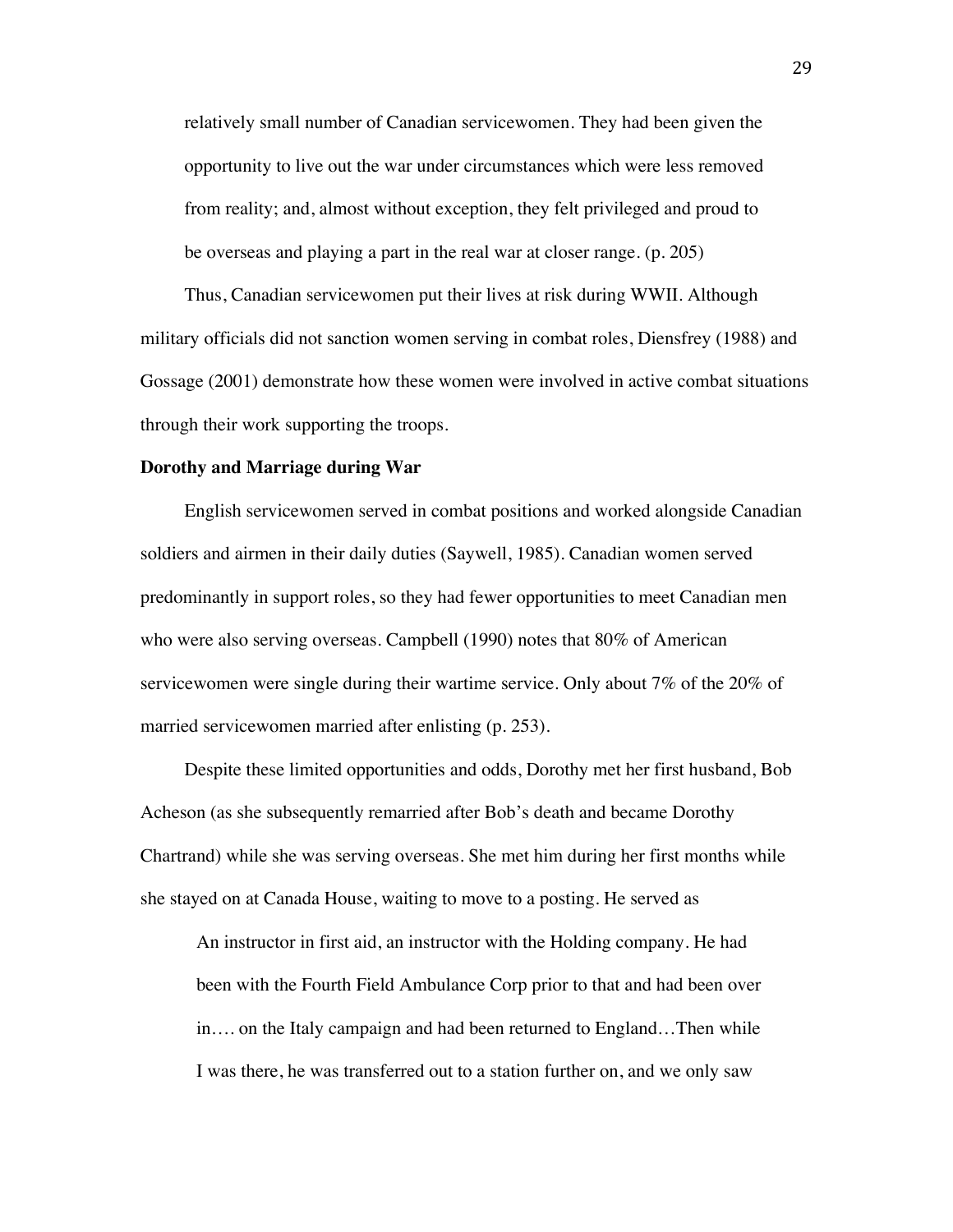one another every two or three weeks or something. And when I moved to London, he used to come up or I used to go down close to where his camp was for the day on a Sunday.

Saywell's (1985) participants note that posting men and women who developed relationships to different camps made these relationships more difficult to maintain.

Dorothy and Bob met "every three weeks or so. Not much more than that. Sometimes I would go down to where he was and sometimes he'd come up to London." Dorothy indicates that "in July of 1945 Bob and I were married and he was scheduled to be coming back home and he got on repatriation draft. That's what he was on when we got married, as a matter of a fact." To marry required following army protocols. Dorothy recalls the process, stating,

We had to have permission from the powers and that was the army. So we had to have our permission published. Our first request to get married was published in the Orders and when we had this, our permission was also published. All this is in our pay books. And so I became Sergeant *Acheson* instead of Bellerose.

Dorothy's overseas service ended as suddenly as it began. Bob learned that he would be sent home. They married and he left by ship in late August 1945. Once he knew he was leaving, Dorothy chose to return home as well. She says "In the meantime as a married woman I could ask to return as well. So I had asked and they said, 'Well we don't know just when it will be but you'll be going home'."

Cotton and Pinch (1986) explore the difficulties for Canadian married service men and women. They identify two policy-based military deterrents for couples and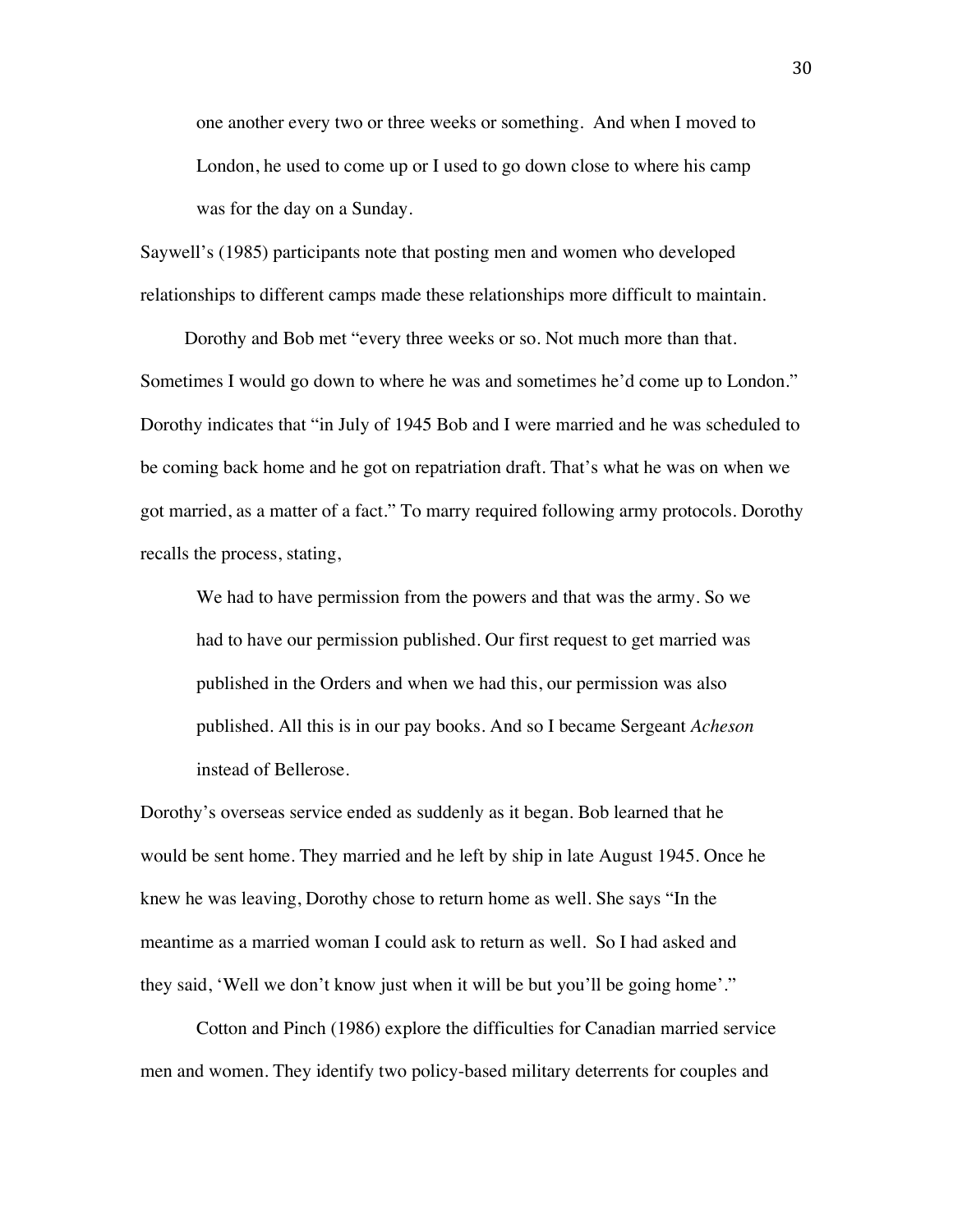issues of career and social management arising with dual-service marriages (p. 247). Military personnel are sex-segregated and posted based on individual criteria. The individual posting policy creates administrative challenges with married service couples within the Canadian military. Dorothy and Bob's romance endured the stress of separation during their postings and of war. She took the steps to start their marriage together, by following military policies that married women could request to return home.

For married and single women serving during WWII, familial impacts of serving the war effort included having other relatives in the service as well as relatives who remained back home in Canada. Dorothy's stories reflect both of these situations, as she had relatives as service personnel and non-serving family members back home.

### **Dorothy and the Impact Of Women's Active Duty From/Upon Their Families**

Earlier we noted that having other family members in the service motivated women to enlist. Dorothy came from a family with brothers who were also serving during WWII. She relates,

I had brothers in the services, too. Fred and George were in the army. And Harry was in the Navy; he served his time crossing the Atlantic with the convoys…He was a coder. He would receive the messages and he would have to *uncode* (decode) them and get the message and then send the message out and he had to put the message into code and then send it out. So, he had a busy time.

Meadows (2007) lists Indigenous nations whose members served as 'code talkers,' men who passed along military information in code to prevent Nazi forces from intercepting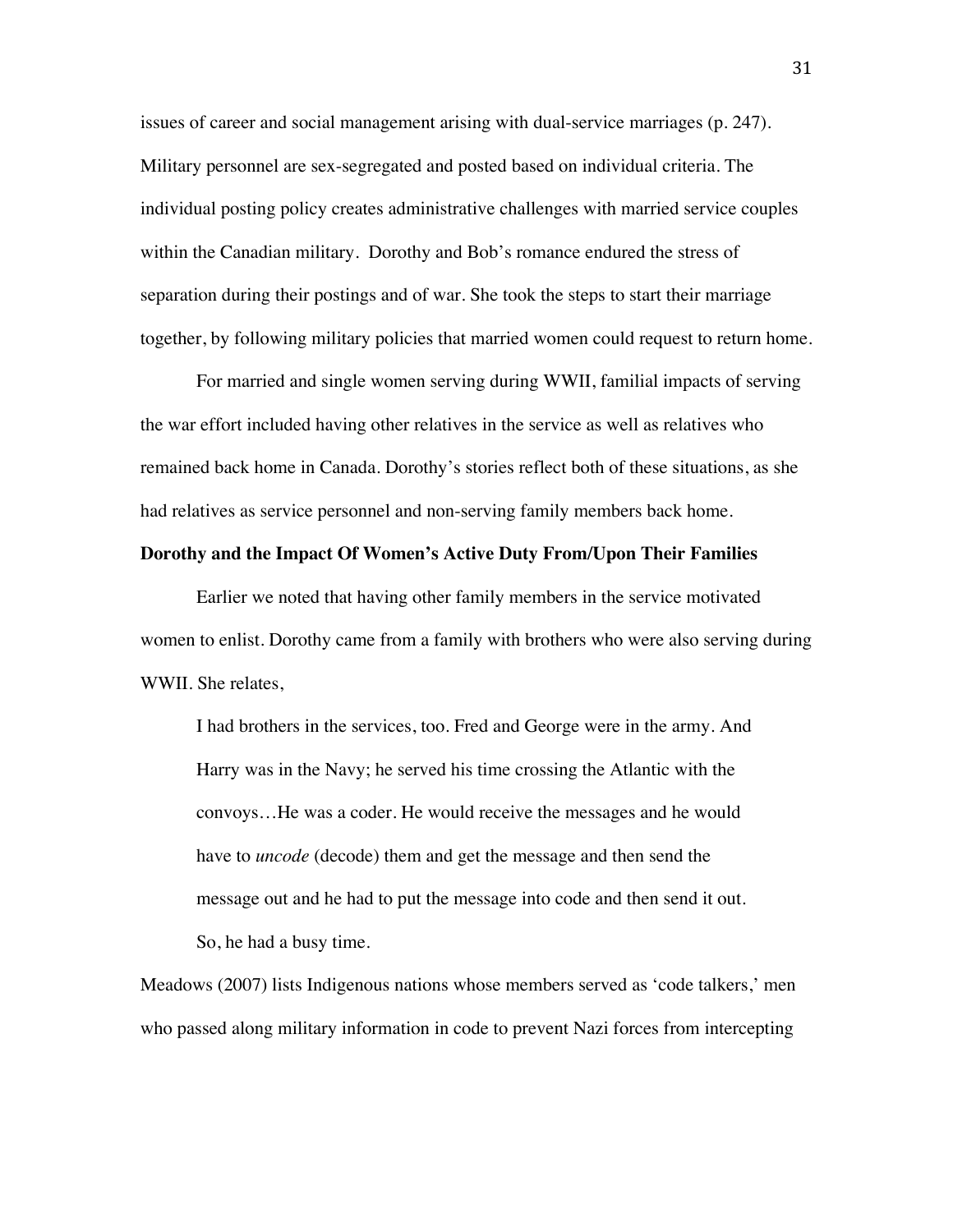military intelligence and correspondence. Given Harry's navel work, we can add Métis men to the list of code talkers employed by the military during WWII.

Dorothy also had extended family members, cousins, in the services at home and abroad while she served. She explains,

Uncle Jim's boys, there were five of them that were in the services. I think they were all in the army. I'm not sure just what they did but there were two of them who were involved in the campaign in Italy as well as on the Western front. And they did suffer a bit of problems from their experiences; two of them that were in the campaigns. And I think the other two were overseas but they weren't in the front lines and one never left Canada.

Dorothy later learned that many more relatives and extended family members served in WWII. While researching her family genealogy, Dorothy found "that there were many, many, more Bellerose people that were in the services from other families." Like Dorothy, some of the Indigenous servicewomen in Poulin's (2006) study came from families serving in the military and enrolled with their brothers and cousins.

Although Dorothy had many family members in the service overseas and in Canada, that did not lessen the impact on her mother and father. They had four children overseas on active duty during the war. Dorothy recalls,

Dad died in December of 1942. We were all four in the services at that point. We all attended his funeral. We were still here in Canada and that left mother alone at the farm with Robert and Margaret. So, they were just a small group of people where there had been so many of us.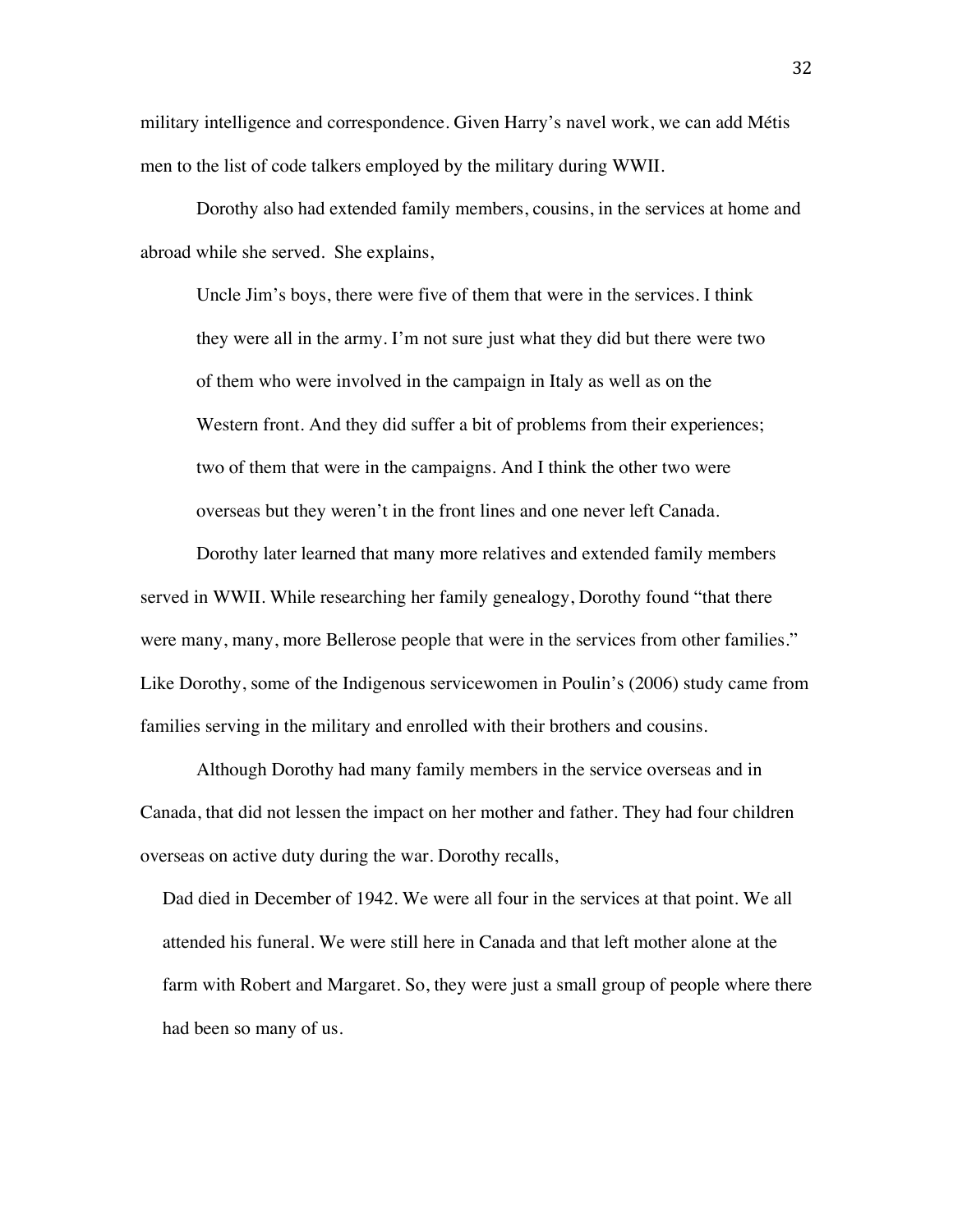Dorothy's family included her mother and father and 12 siblings. She also had a large extended family. The Bellerose family shared in the responsibility to serve in WWII through conscripted and voluntary service.

In her study of American servicewomen in WWII, Campbell (1990) found, "While 95% of all the women surveyed had more positive than negative experiences during the war, they also reflected on the undesirable legacies of the war…One fourth said that it was hard on their families  $(26\%)$ " (p. 261). Of these women participants, Campbell notes that nurses described the impact on families most acutely. She states "Among American servicewomen employed as nurses, nearly half (43%) noted that their war effort produced negative experiences for their family members" (p. 261).

Although it was not discussed openly, Dorothy knew her parents worried for their children. She mused, "Well, I don't think dad was very happy about it and I'm sure mother had her worries but we all came back. So, that was a blessing and she passed away in 1948 after we'd been home for three years."

# **Discussion**

Dorothy's stories of her experiences as a Métis woman serving in WWII illuminate various themes that extend our understandings of Métis women's public roles. Our analysis focuses on issues of identity, complicating the invisibility of women servicewomen's stories and experiences of racial and gender discrimination, understanding women's motivations to enlist, women in combat situations, marrying while in active service, and the impacts upon Indigenous women's' lives. We also gain a sense of Dorothy's story and how it contributes to the literature WWII in relation to other servicewomen's experiences, particularly other Indigenous servicewomen.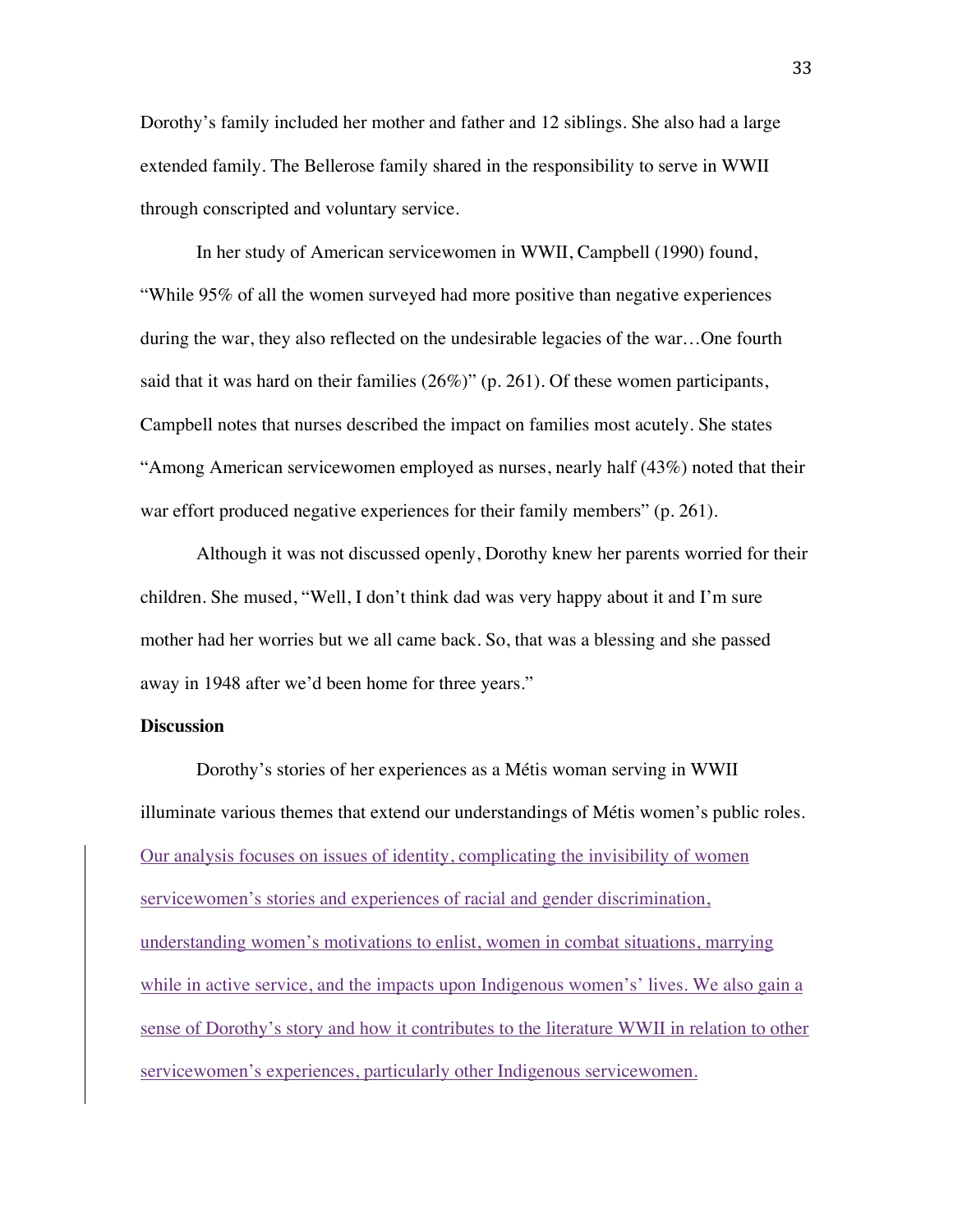Dorothy's motivations to join the CWAC included her yen for adventure. Dorothy's adventure seeking reflects Poulin's (2006) findings and a commonality with non-Indigenous servicewomen's reasons for enlisting. Another commonality with non-Indigenous counterparts included trepidation upon enlistment, separation from family and friends, and pride in their contributions and uniforms (p. 200).

Distinctly, adventure is part of the Métis existence. Métis peoples have long been a mobile people, with a homeland stretching from Ontario to Alaska, and south to St. Louis, Missouri and beyond (Iseke-Barnes, 2009). That Dorothy had never travelled south of Edmonton is in striking contrast to her forebears who travelled for hunting trips all across the great plains. Women in these trips often had very important roles to play as healers and family leaders so Dorothy comes from a long line of powerful women (Iseke-Barnes, 2009).

 That leadership quality is reflected in Dorothy's not waiting for the military to change its policies to allow women to enlist in order to take up service but instead making a choice to not self-identify as Métis in order that she could be accepted into service at a time when the military still only accepted British-descended people in its ranks. Dorothy had to deny both her French and Métis heritage in order to serve her county. Racist ideologies produced a discourse that was negotiated by Métis and all Indigenous women. They also negotiated entry and roles in a male-dominated hierarchical organization and gender discrimination (Gossage, 2001; Herbert, 1998; Pierson, 1986). The racialized and gendered experiences of Indigenous women did impact their experiences and roles they could/would play in the WWII effort. But Dorothy indicates that the situations of overt discrimination was quickly overcome in her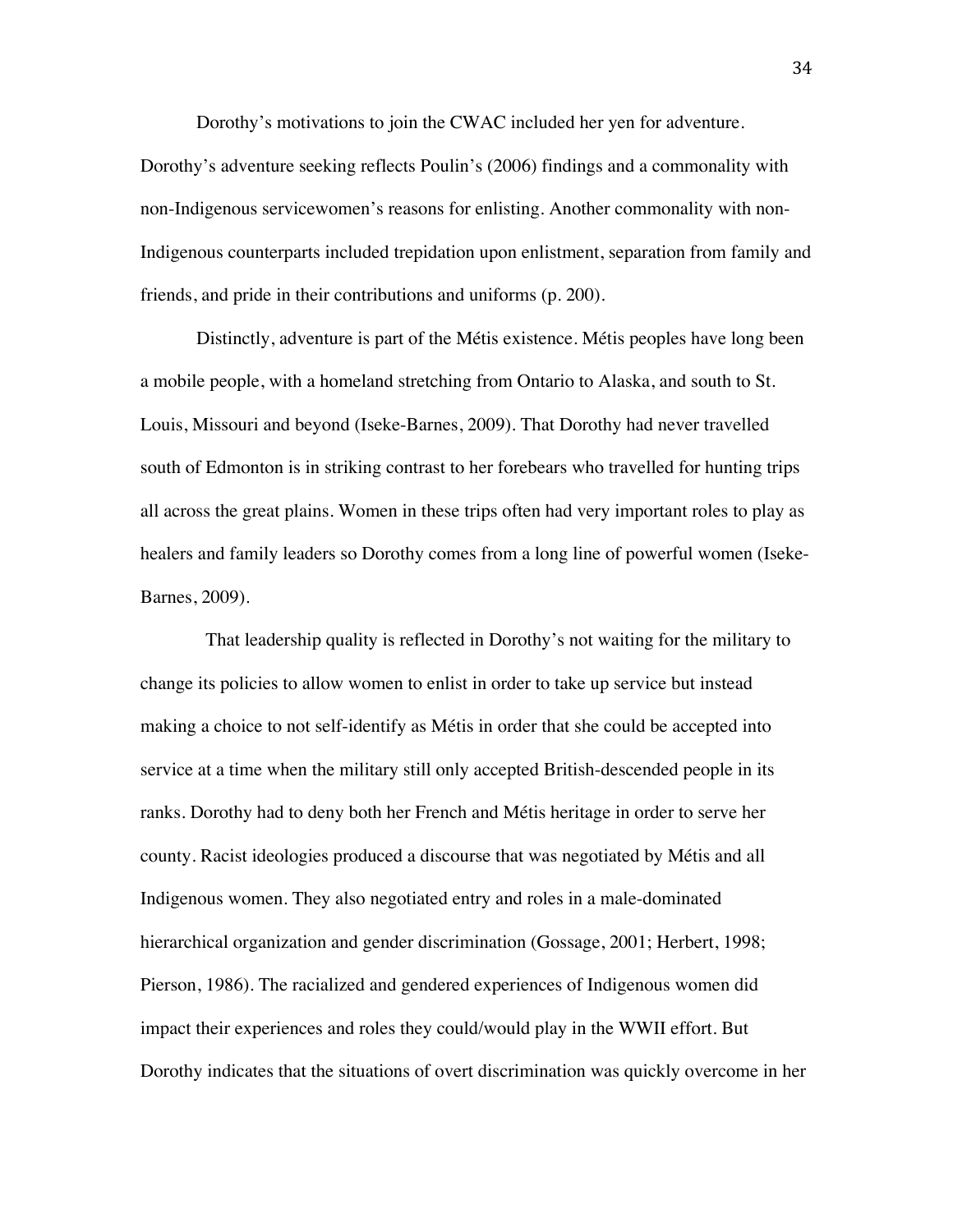case as women became accepted into the military setting in contrast to the extant literature.

Lackenbauer and Sheffield (2007) critique the literature on Indigenous peoples' participation in and contributions to WWII for a narrow focus on several recurring similarities: a singular thesis of forgotten soldier; a lack of benefits post-war; oral histories of discrimination by government officials and general public; and, an emphasis on documenting at the expense of theorizing and analysis of experiences. These histories include discrimination and misconduct by government officials and public discrimination during service and post war (p. 222). Poulin (2007b) contends that these themes emerged regularly for scholars because they distinguish Indigenous peoples' WWII participation from non-Indigenous veterans' participation (p. 25).

Dorothy complicates the focus on forgotten soldier that Gaffen, 1985 defines as negating Indigenous peoples' participation in Canada's war efforts in favour of a more generic depiction of soldiers focusing on the 'white' experiences as universal. Poulin (2006, 2007b) and the Advancement of Aboriginal Women in Alberta Study (AAWAS) (n.d.) take up this theme in a singular way but focus on both the gendered and racial discrimination that Indigenous women faced in war and afterward. Given that Dorothy did not self-identify as Métis (due to racist policies) she disrupts this forgotten soldier motif by becoming engulfed in the mainstream depictions because she was not defined as Métis by the military; yet she is Métis so her story is a Métis story and does not lessen her role and participation as a WWII servicewomen.

Poulin (2006) identified commonalities between Indigenous women and male veterans from other studies such as racial discrimination while serving, unequal treatment

35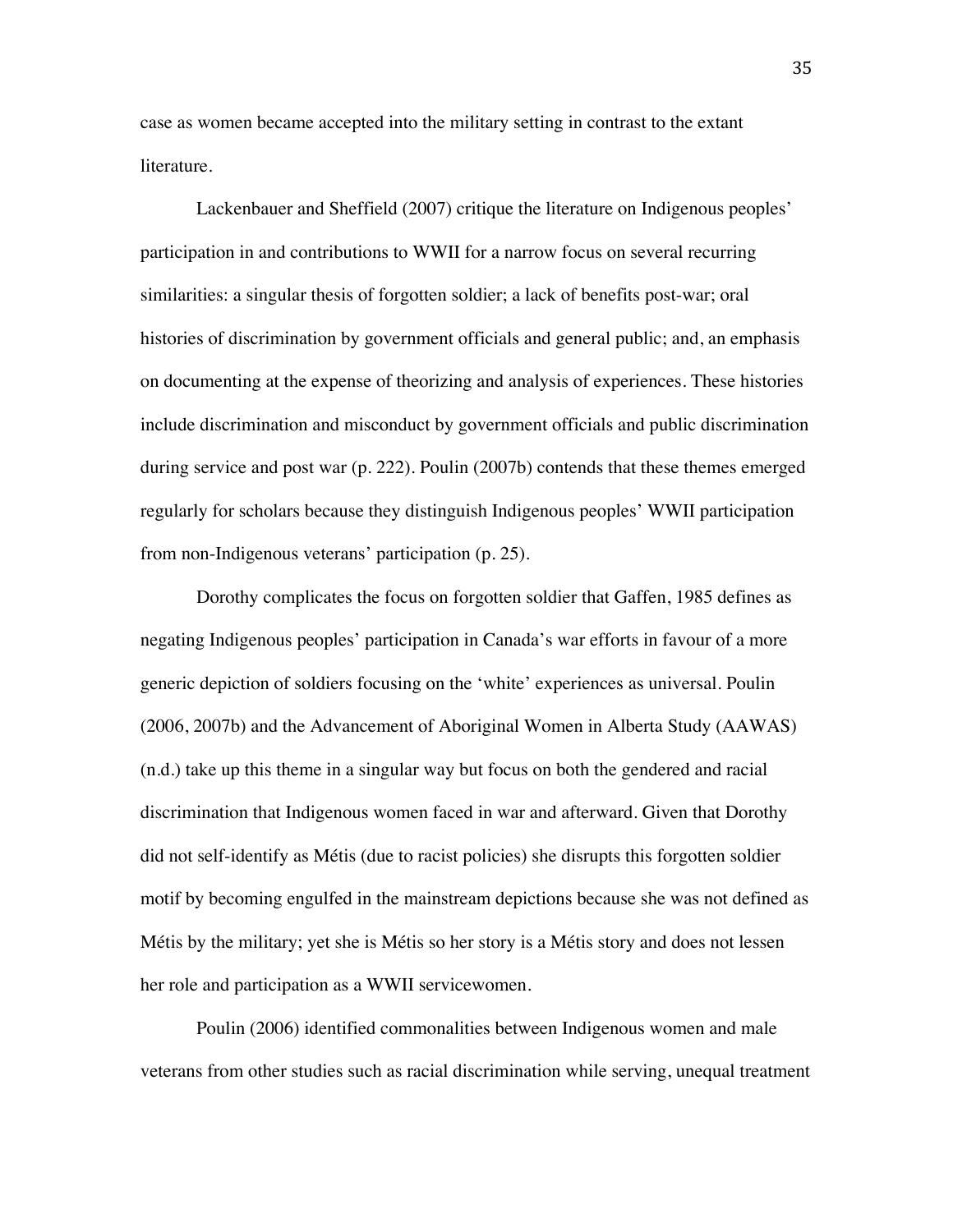in receiving postwar benefits, and unequal eligibility for later compensation packages. Since Dorothy did not identify as Indigenous when enlisting for service, she was not exposed to the discrimination and unequal treatment for postwar benefits. Indeed upon returning from the war she moved to Saskatchewan and set up a household on a farm and had 4 children but when her husband Bob became ill and died she needed work. As a WWII veteran with ample skills and abilities she was quickly able to find work in an office position requiring her skills. Dorothy remained an active member of the Canadian Legion and continued to represent her regiment at remembrance day services and in recent years to support remembrances on November 11 to commemorate Indigenous servicewomen and men. She was not a forgotten soldier and she aided those who wished to ensure that other Indigenous soldiers were also remembered.

Dorothy was posted overseas through the military relocation practices for women. CWAC needed her skills and her trade as a typist to replace men in offices, and free them for active combat. Dorothy put her life at risk during her overseas posting. Although Canadian women for the most part did not see active duty, the servicewomen in London endured dangerous situations including extensive bombing that made the English people send their own children to the countryside for safety and yet was the necessary work location for these women selected by the military. While Dorothy's motivation initially to go to war may have been to have an adventure, her service brought her into danger both in crossing the Atlantic at a time of many bombings of ships as well as through bombings in London where she could have been killed. Diensfrey (1988) defines these experiences as combat.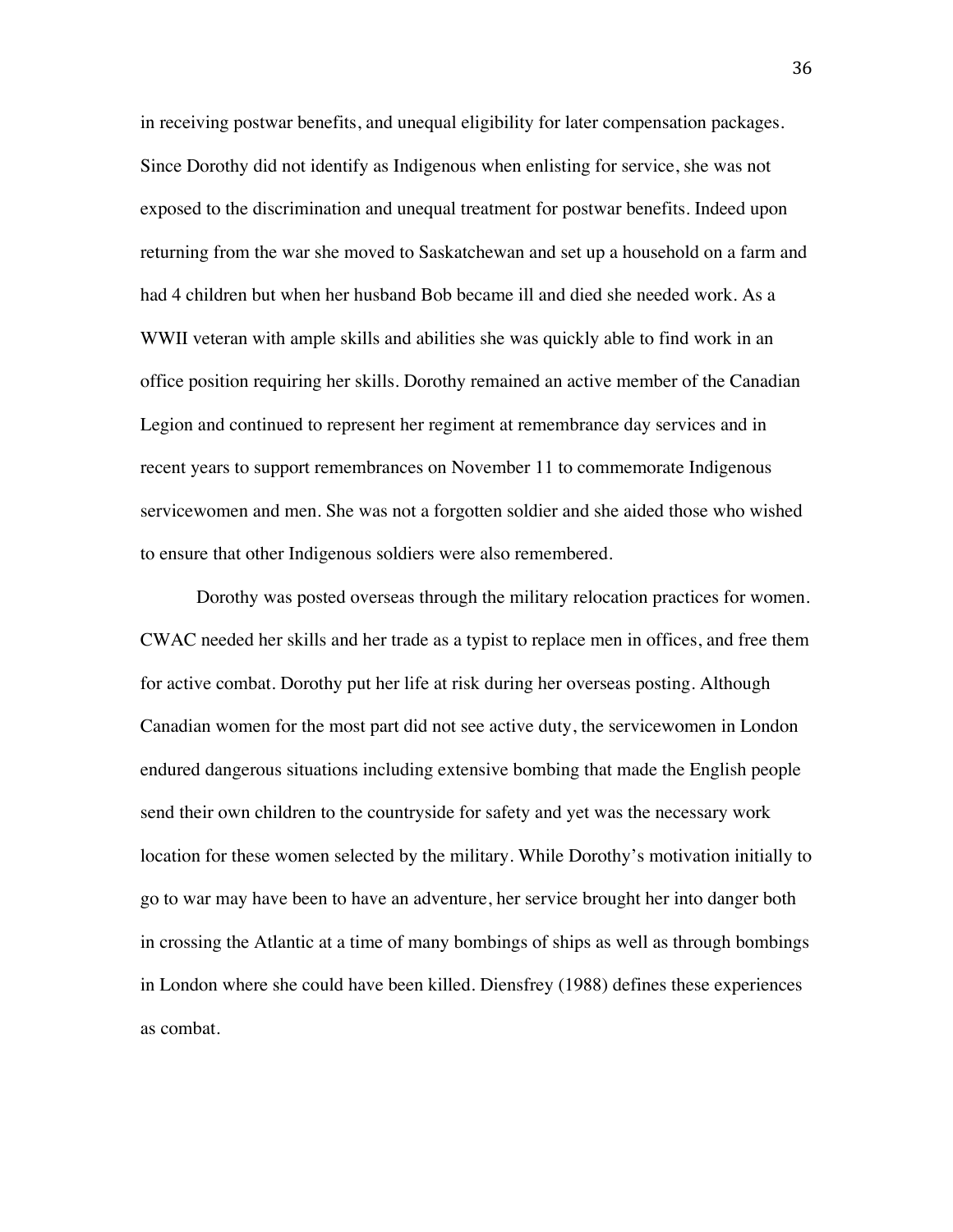Since women have been excluded from hostilities by law, if the same definition of combat [as applied to men] were applied to female veterans, this article would be limited to the experience of those who inadvertently were caught in the midst of hostilities. In order to increase the number of women in the subset, the definition of combat was expanded to include those who were exposed to combat or nearcombat situations, ranging from being stationed in a war zone (e.g. England in WWII) to being a prisoner of war. (Dienstfrey, 1988, p. 551)

The Advancement of Aboriginal Women in Alberta Study (n.d.) also overviews the fact that women were for the first time in an area where they could engage in war as they were in England during the bombings. Dorothy endured this experience of war but also met her future husband during this time in London.

As a servicewoman Dorothy experienced the politics of military control on the lives of married servicewomen when she chose to marry and had to get permission to marry while in active service. Given she and her husband were individually positioned, the ability to endure long absences and distances to be together when they could became a part of her life. Few servicewomen married during the war. Her marriage while serving allowed her to return to the relative safety of Canada in a wartime situation. We do not suggest though that she married to avoid duty but rather she married for love and returned to be with her husband when he left active service.

## **Conclusion**

Weshler Segal (1978) critiques the literature on women's participation in WWII for a lack of analysis of women's experiences. By taking up Dorothy Chartrand's wartime stories our research analysis contextualizes her stories within the literature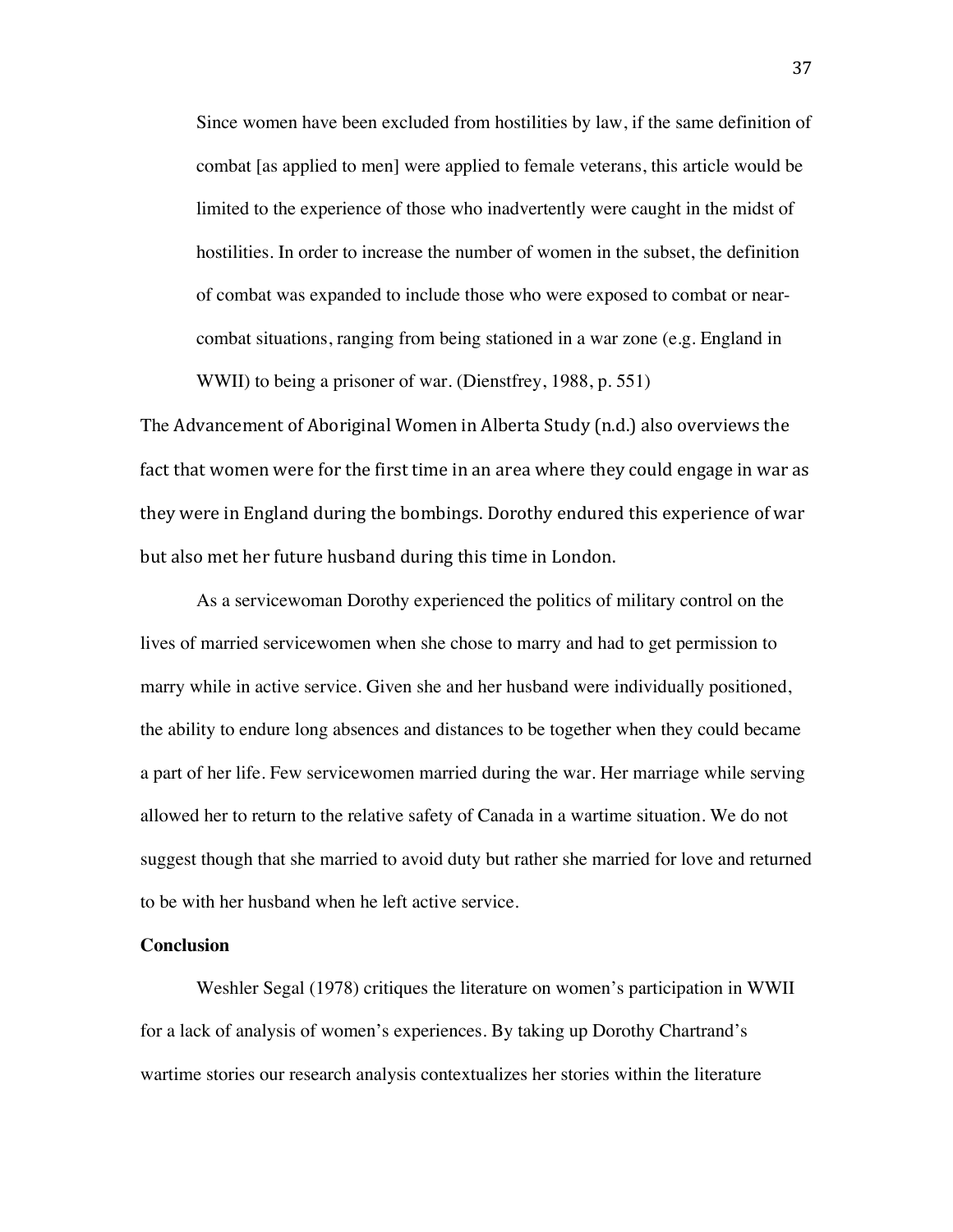allowing us to address some of the gaps in the literature while extending that literature and allowing another lens through which to interpret wartime stories.

Dorothy's stories about her service in World War II (WWII) help us understand the context of service for Indigenous women during WWII that are connected to larger understandings of women's experiences entering the male-dominated institution of the military, their rationale for joining, and their experiences while serving. Campbell (1990) asked if U.S. women's military service during WWII was a critical event for them, what experiences they had, and, how their experiences shaped their attitudes about combat. Like Campbell we consider Dorothy's experiences and critical events, and ways attitudes were affected by wartime service.

As Dorothy's great-niece, I knew Dorothy growing up. She was always a very organized person and amply capable of organizing vast amounts of information, filing, organizing ideas, creating charts of information to share what she knew. The skills that she learned in her secretarial training were honed during her position in CWAS organizing the women and then in her increasingly responsible positions eventually as a sergeant – a rank rarely achieved by women in the services and particularly by Indigenous women. After the war she used these skills in gaining employment in offices and as a single parent when Bob died from cancer. Further, she used these skills when she retired and took on research first for a book of history of the city of St. Albert in which she interviewed all the Métis families in the community to ensure their stories were not 'white washed' out of the story of the 'founding' of this Métis-originating community. Further, she spent 25 years in the archives of Canada and the Hudson's Bay Company to uncover the history of her family and community that could be uncovered there (Iseke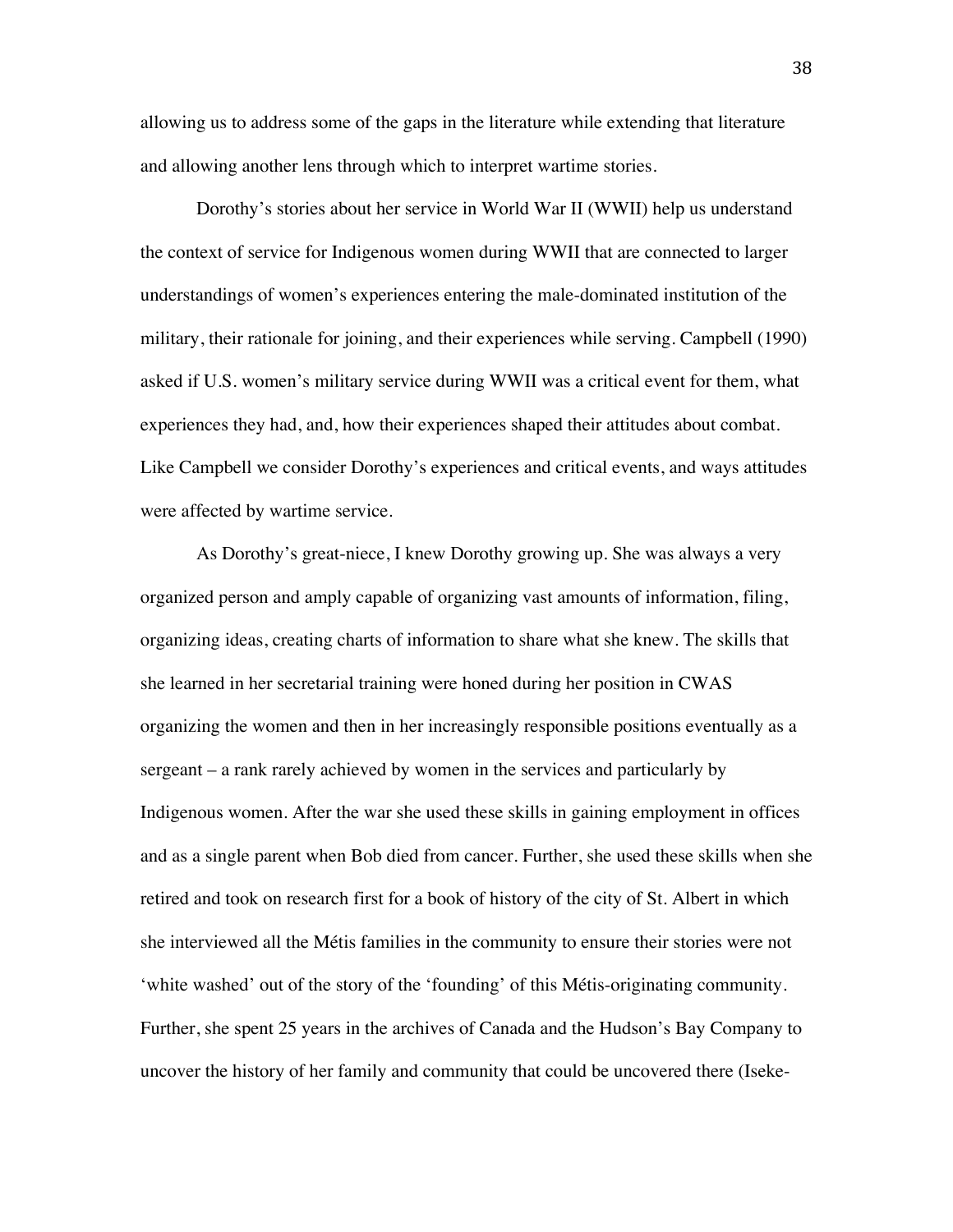Barnes, 2009). Her research, before the Internet made the records available, led others to follow in her footsteps and uncover the many stories she could tell and the organizing of the large amounts of information she gathered from multiple sources. For example, there were four ancestors, two husband and wife pairs, that each had large families (15-20 children) and the two families were 'mixed up' in the archival records she found as she entered into the process of research. She used her methodical and research skills to 'sort them out' so at the conclusion of her research these two families had full genealogical charts with all the descendents organized and their lineage clearly identified. Military service for Dorothy was a critical event in her life that provided her with knowledge and skills that served her the remainder of her work life and within her community service and work on genealogy. Service was not just in the armed forces but continued throughout her life.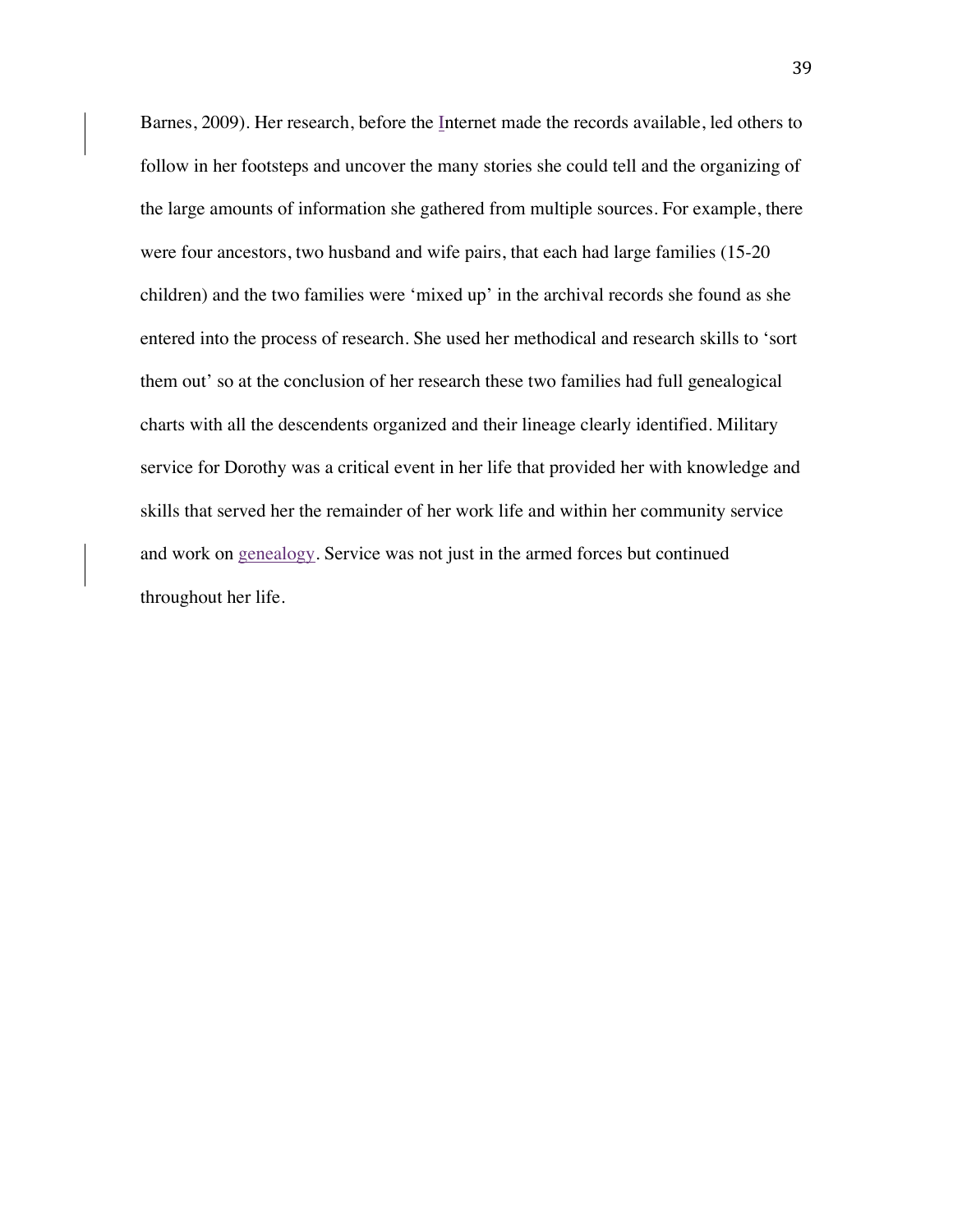### **References**

Advancement of Aboriginal Women in Alberta Study (AAWAS) (n.d.). *Our Women in Uniform: Honouring Aboriginal Women Veterans of Alberta*. Edmonton, AB: Institute for the Advancement of Aboriginal Women. (Note: this book has no date but was launched in 1999).

Ahenakew, E. (1973). *Voices of the Plains Cree.* Toronto: McClelland and Stewart.

Anderson, K. (2000). *A Recognition of Being: Reconstructing Native Womanhood*. Toronto: Second Story Press.

Brant, B. (1994). *Writing as witness: Essay and talk*. Toronto: Women's Press.

- Bishop, R. (1996). *Collaborative Research Stories*. Palmerston North: Dunham Press.
- Byrne, N. & Fouillard, C. (Eds.). (2000). *It's like the legend: Innu women's voices*. Charlottetown, P.E.I: Gynergy Books.
- Campbell, D. (1990). Servicewomen of World War II. *Armed forces and society*, 16(2), 251-270.
- Cotton, C. & Pinch, F. (1986). In D. Segal & H. W. Sinaiko (Eds.). *Life in the rank and file: Enlisted men and women in the armed forces of the United States, Australia, Canada, and the United Kingdom*. McLean, VA: Pergamon-Brassey's.
- Dienstfrey, S. (1988). Women veterans' exposure to combat. *Armed forces and society*, 14(4), 549-558.
- Devine, H. (2004). *The people who own themselves: Aboriginal Ethnogensis in a Canadian family 1660–1900*. Calgary, AB: University of Calgary.
- Fooks, G. G. (2003). The first women: Southern Alberta Native and women before 1900. *Alberta History, 51*(4), 23–28.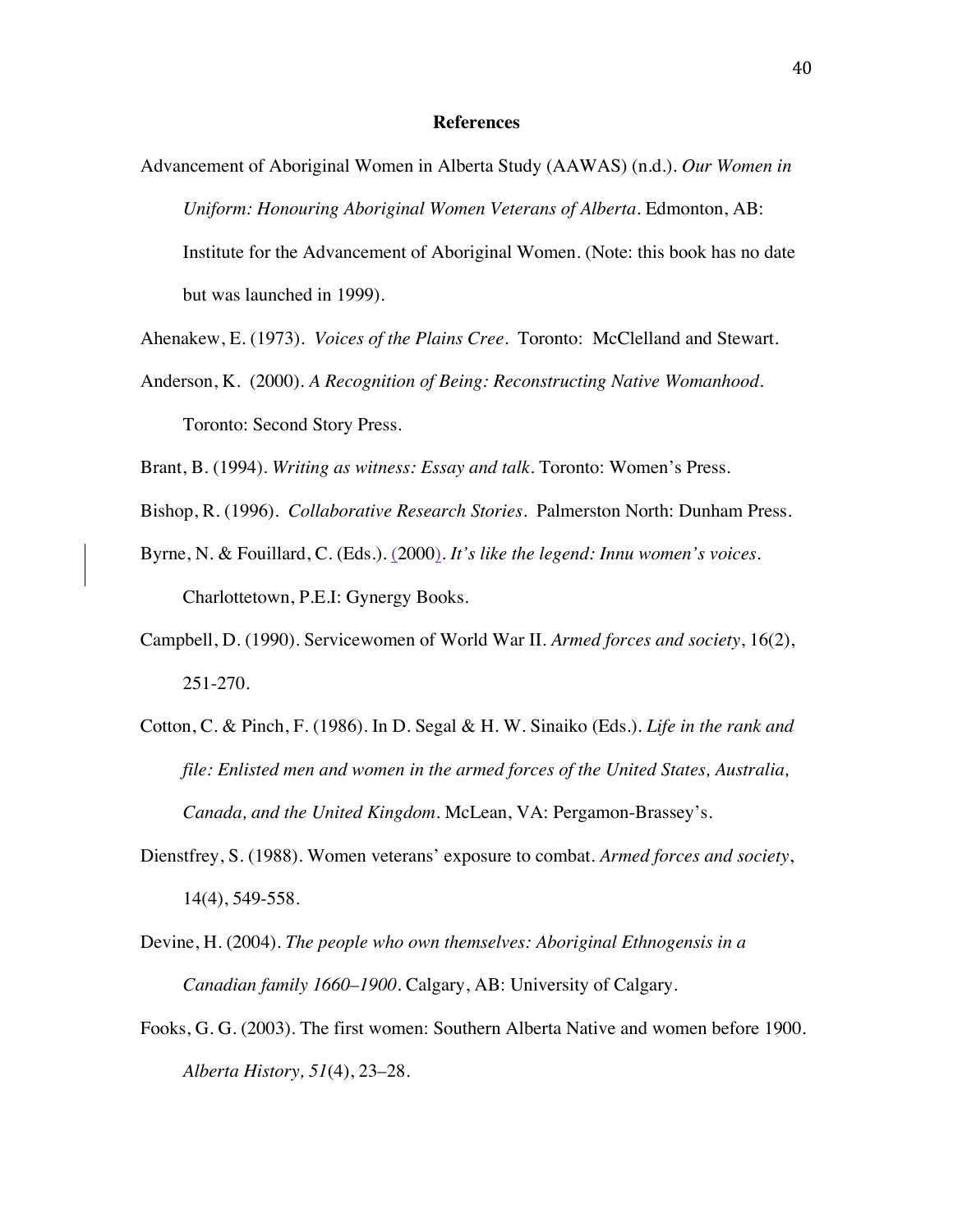Frankenberg, R. (1993). White Women, Race Matters: The Social Construction of Whiteness. Minneapolis: University of Minnesota.

Gaffen, F. (1985). *Forgotten Soldiers*. Penticton, B.C.: Theytus Books.

- Gossage, C. (2001). *Greatcoats and glamour boots: Canadian women at war* (1939- 1945) Revised edition. Toronto, ON: Dundurn Group.
- Herbert, M. (1998). *Camouflage Isn't Only for Combat: Gender, Sexuality and Women in the Military.* New York: New York University Press.
- Hourie, A. (1996)*.* Oral history of the Michif/ Métis people of the Northwest. *Issues in the North, Occasional Publication, 40*(1), 129–132.
- Innes, R. (2004, Summer & Fall). I'm on home ground now. I'm safe: Saskatchewan Aboriginal veterans in the immediate postwar years, 1945-1946. *American Indian Quarterly*, 28(3&4), pp. 685-718.
- Iseke, J. (2011). Indigenous Digital Storytelling in Video: Witnessing With Alma Desjarlais. *Equity and Excellence in Education, 44(3), 311-329* . Special issue on Social Justice and Arts-Informed Research.
- Iseke, J. (2010). Importance of Métis Ways of Knowing in Healing Communities. (with input from Tom McCallum, Albert Desjarlais, Alma Desjarlais, George McDermott, and Mila Morris). *Canadian Journal of Native Education*, 33(1), 83-97.

Iseke, J. (2010a). *Grandmothers of the Métis Nation.* 44 minute documentary

Iseke, J. (2010b). *A Living History of Métis families as told by Dorothy Chartrand*. 44 minute documentary.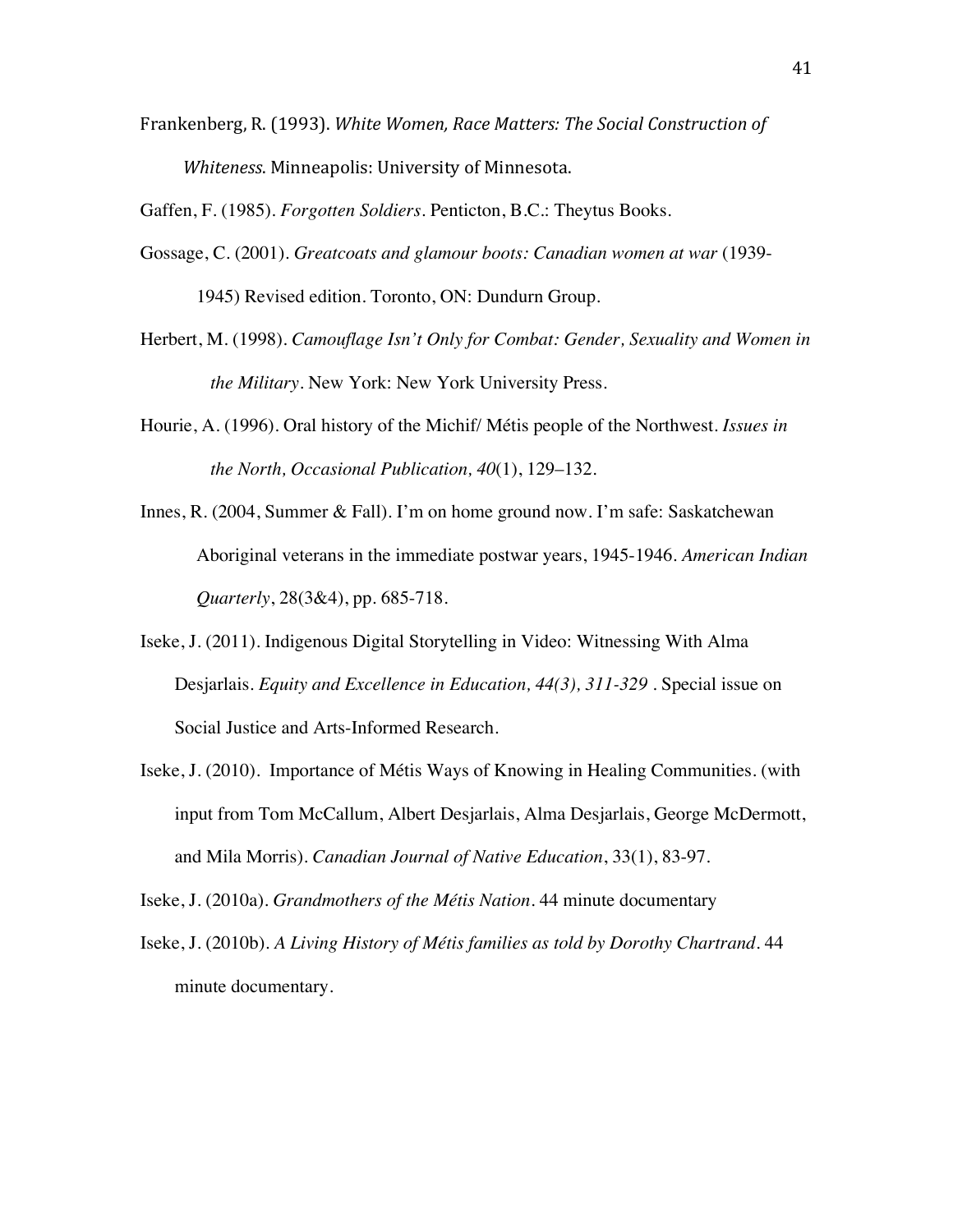Iseke, J. & Brennus, B. (2011). Learning Life Lessons from Indigenous Storytelling with Tom McCallum (pp. 245-261). In G. Dei (ed.), *Indigenous Philosophies and Critical Education*. New York: Peter Lang.

Iseke, J. & Desmoulins, L. (2011). Spiritual Beginnings of Indigenous Women's Activism: The Life and Work of the Honourable Thelma Chalifoux, White Standing Buffalo. *Canadian Woman Studies*, 29 (1/2), 24-34. Special Issue on **Feminism, Activism and Spirituality.** 

Iseke, J. & Moore, S. (2011). Community-Based Indigenous Digital Filmmaking with Elders and Youth. *American Indian Culture and Research Journal*, 35(4), 10-37. In a special issue of the journal entitled "Indigenous Performances: Upsetting the terrains of Settler Colonialism" edited by Mishuana Goeman.

- Iseke-Barnes, J. (2009). Grandmothers of the Métis Nation: A Living History with Dorothy Chartrand. *Native Studies Review*, 18(2), 69-104.
- Iseke-Barnes, J. (2005). Misrepresentations of Indigenous History and Science: Public Broadcasting, the Internet, and Education. *Discourse: Studies in the Cultural Politics of Education*, 26(2), 149-165.
- Kovach, (2009). *Indigenous Methodologies: Characteristics, Conversations, and Contexts*. Toronto: University of Toronto Press.

Lackenbauer, P. W. & Sheffield, R.S. (2007). Moving beyond 'forgotten': the historiography on Canadian Native peoples and the Word Wars. In P.W Lackenbauer & C.L. Mantle (Eds.). *Aboriginal peoples and the Canadian Military: Historical perspectives* (pp. 209-232)*.* Kingston, ON: Canadian Defence Academy Press.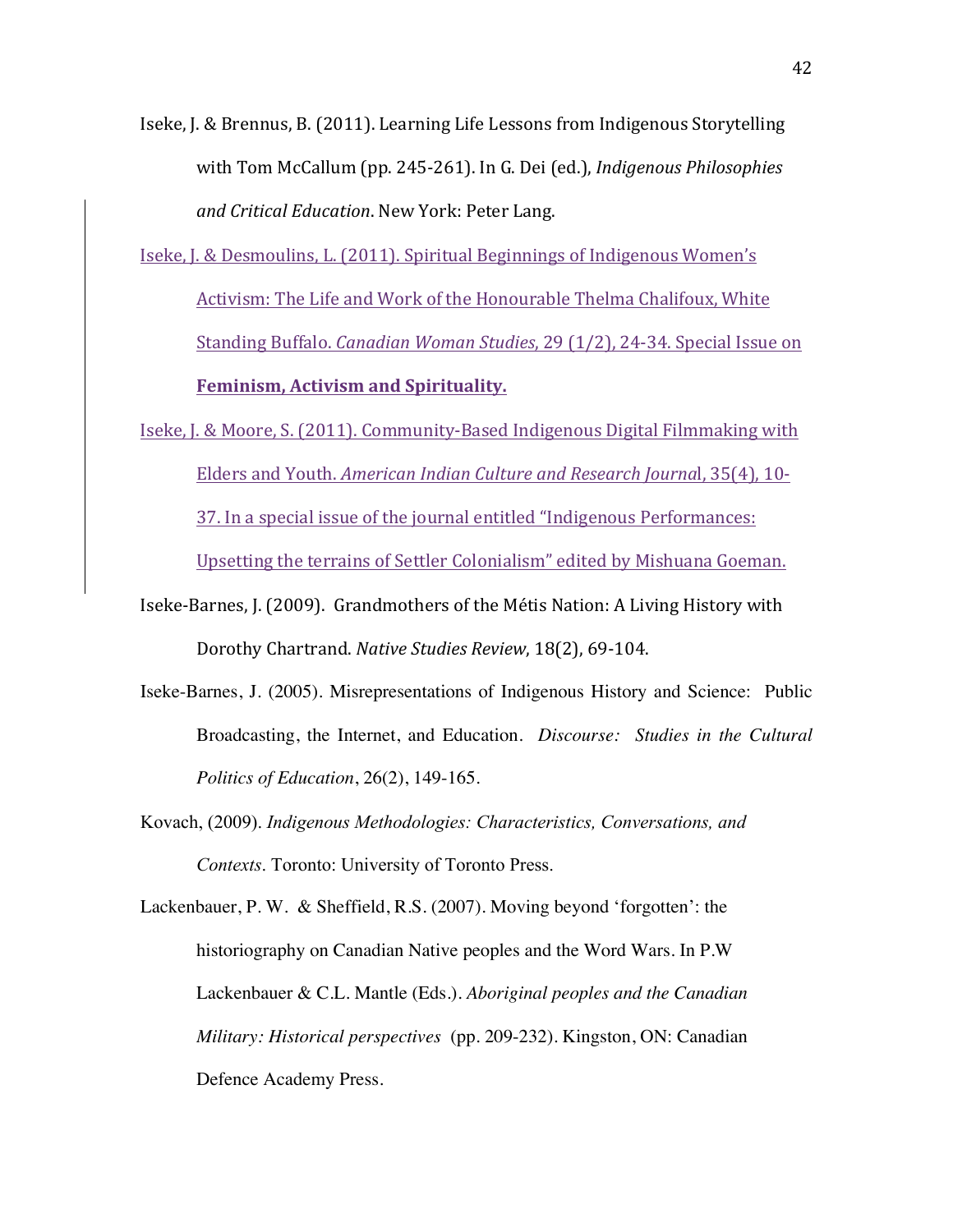- Lanigan, M. (1998). Indigenous Pedagogy: Storytelling. In L.A. Stiffarm (Ed.). *As We See…Indigenous Pedagogy* (pp. 103-120). Saskatoon, Saskatchewan: University of Saskatchewan Press.
- Lawrence, B., & Anderson, K. (2005). Introduction to Indigenous women: The state of our nations. *Atlantis*, *29*(2), 1–10.
- McManus, S, (2006). "Their Own Country" Race, Gender, Landscape, and Colonization around the Forty-ninth Parallel, 1862-1900. In S. Evans (ed) *The Borderlands of the American and Canadian West: Essays on Regional History of the Forty-ninth Parallel* (pp. 117-130). Lincoln, NB: Univeristy of Nebraska.
- Meadows, W. (2007). North American Indian code talkers: Current developments and research. In P.W. Lackenbauer & C.L. Mantle (Eds.). *Aboriginal peoples and the Canadian Military: Historical perspectives* (pp. 161-214)*.* Kingston, ON: Canadian Defence Academy Press.
- Murphy, L. E. (2003). Public mothers: Native American and Métis women as creole mediators in the nineteenth-century Midwest. *Journal of Women's History, 14*(4), 142–166.
- Pierson, R. (1986). *They're still women after all: The Second World War and Canadian womanhood*. Toronto, ON: McClelland and Stewart.
- Poulin, G. (2006). *Invisible Women: WWII Aboriginal Servicewomen in Canada*. Unpublished Masters thesis. Trent University, Peterborough, Ontario.
- Poulin, G. (2007a). Invisible Women: Aboriginal Servicewomen in Canada's Second World War. In P. W. Lackenbauer & C. Mantle (Eds.). *Aboriginal Peoples and the Canadian Military: Historical Perspectives* (pp. 137-169). Kingston, ON: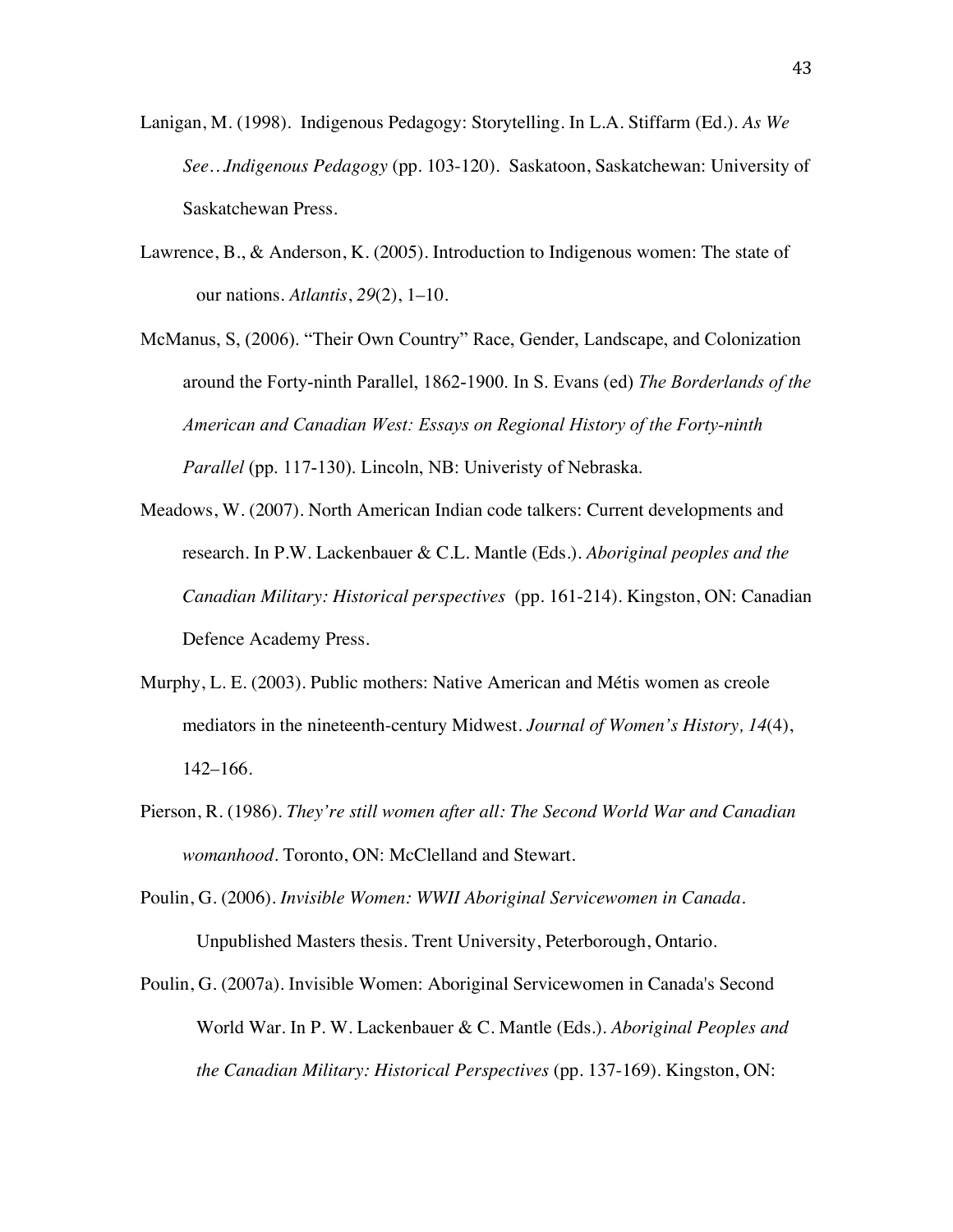Canadian Defence Academy Press.

- Poulin, G. (2007b). *Invisible women: WWII Aboriginal servicewomen in Canada*. Thunder Bay, ON: Author.
- Ray, A.J. (1982). Reflections on fur trade social history and Métis history in Canada. *American Indian Culture and Research Journal, 6*(2), 91–107.

Saywell, S. (1985). *Women in war: First-hand accounts from World War II to El Salvadore*. Markham, ON: Penguin Books Canada Ltd.

- Sheffield, R. S. (2004). *Red Man's on the Warpath: The image of the "Indian" and the Second World War.* Vancouver, BC: UBC Press.
- Stevenson, M. (1996). The mobilization of native Canadians during the Second World War. *Journal of the Canadian Historical Association*, 7, pp. 20-25.
- Stevenson, W. (1999). Colonialism and First Nations Women in Canada. In E. Dua and A. Robertson (eds.) *Scratching the Surface: Canadian Anti-Racist Feminist Thought* (pp. 49-80). Toronto: Women's Press.
- Summerby, J. (1993). *Native Soldiers, Foreign Battlefields*. Ottawa, ON: Government of Canada Veterans Affairs.
- Thomas, P. (1978). Women in the military: America and the British Commonwealth. Historical similarities. *Armed forces and society*, 4(4), 623-646.

Thomas, R. (2005). Honouring the oral traditions of my ancestors through storytelling. In L. Brown & S. Strega (Eds.). *Research as resistance: Critical, Indigenous, & anti-oppressive approaches* (pp. 237-254). Toronto, ON: Canadian Scholars Press.